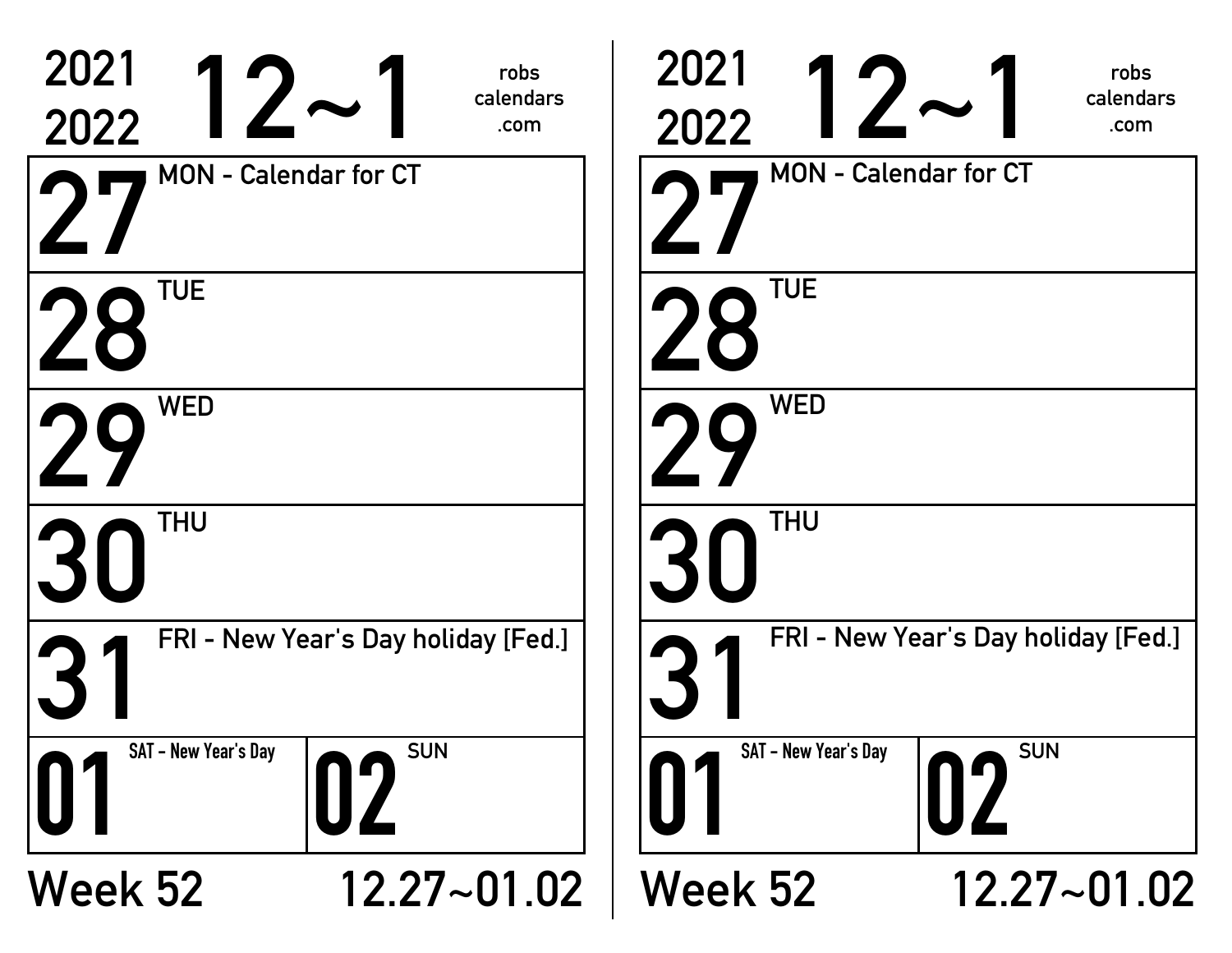| 2022                       | robs<br>calendars<br>.com | 2022             | robs<br>calendars<br>.com |
|----------------------------|---------------------------|------------------|---------------------------|
| <b>MON</b><br>03           |                           | <b>MON</b><br>03 |                           |
| <b>TUE</b><br>$\mathbf{L}$ |                           | <b>TUE</b><br>4  |                           |
| <b>WED</b><br>05           |                           | <b>WED</b><br>05 |                           |
| <b>THU</b>                 |                           | <b>THU</b>       |                           |
| <b>FRI</b>                 |                           | <b>FRI</b>       |                           |
| <b>SAT</b><br>18           | <b>SUN</b><br>09          | <b>SAT</b><br>08 | <b>SUN</b><br>09          |
| <b>Week 01</b>             | $01.03 - 01.09$           | <b>Week 01</b>   | $01.03 - 01.09$           |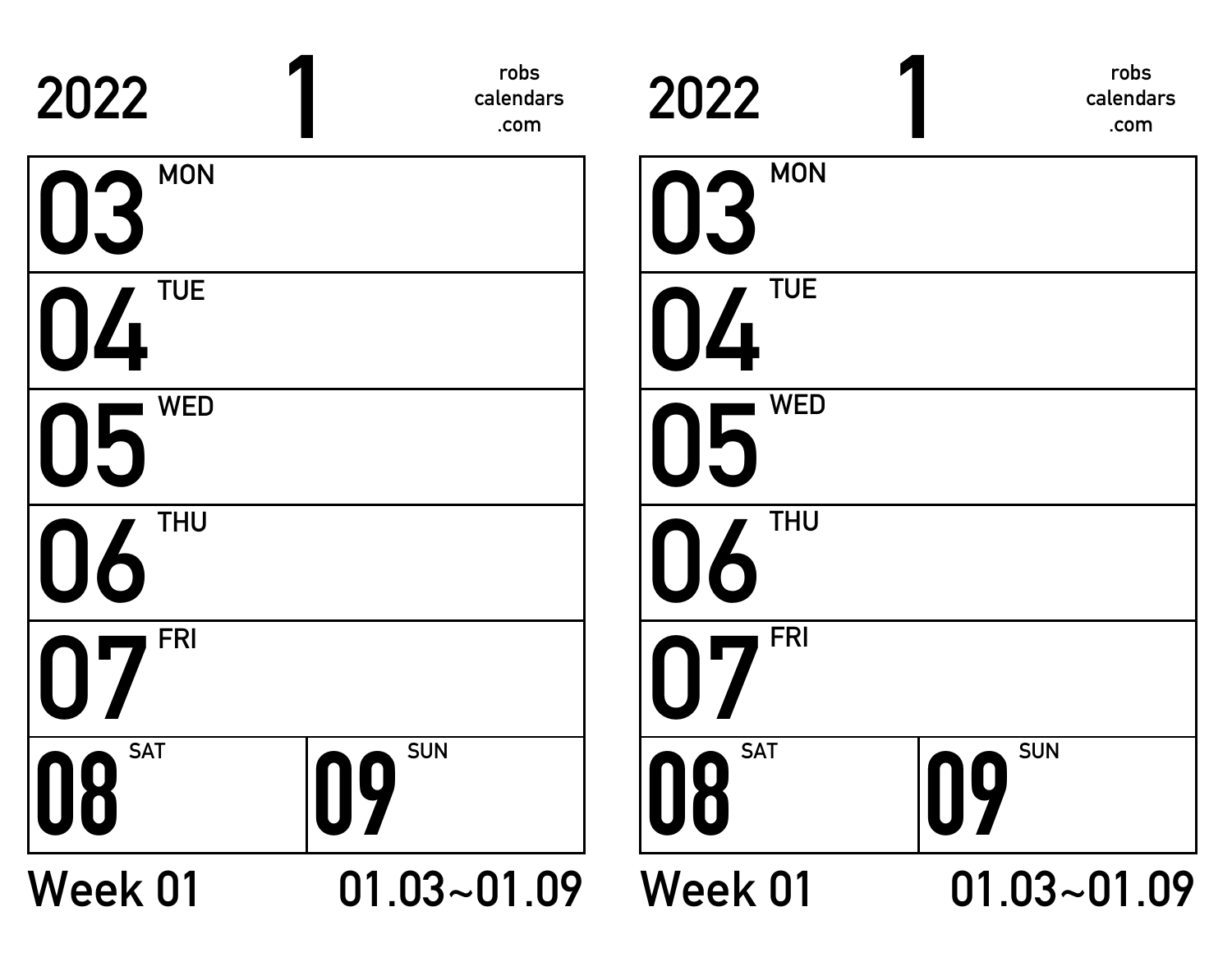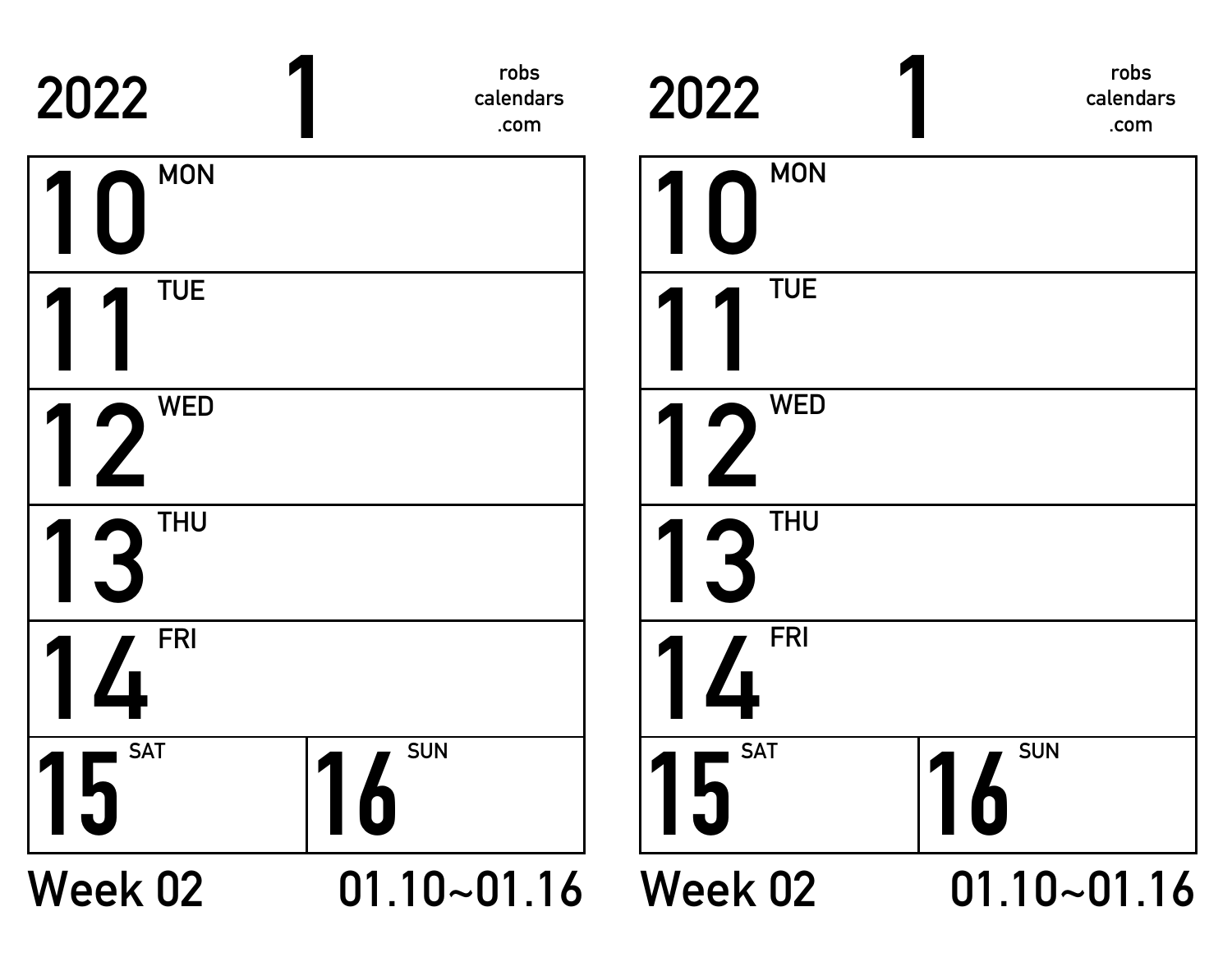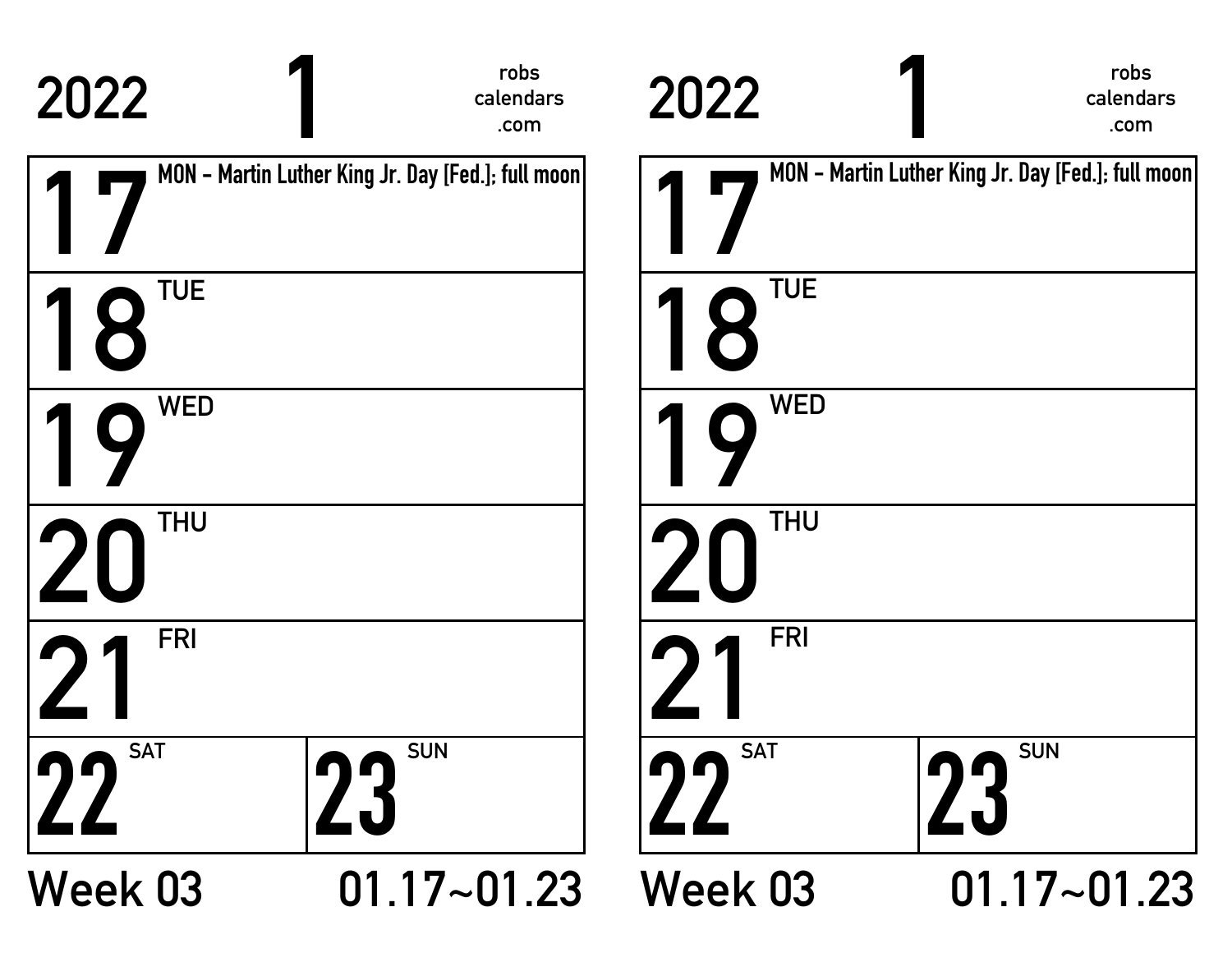| 2022             | robs<br>calendars<br>.com | 2022             | robs<br>calendars<br>.com    |
|------------------|---------------------------|------------------|------------------------------|
| <b>MON</b><br>24 |                           | <b>MON</b><br>24 |                              |
| <b>TUE</b><br>25 |                           | <b>TUE</b><br>25 |                              |
| <b>WED</b><br>26 |                           | <b>WED</b>       |                              |
| <b>THU</b>       |                           | <b>THU</b>       |                              |
| <b>FRI</b>       |                           | <b>FRI</b>       |                              |
| <b>SAT</b><br>29 | <b>SUN</b><br>30          | <b>SAT</b><br>n  | <b>SUN</b><br>3 <sub>l</sub> |
| Week 04          | $01.24 - 01.30$           | Week 04          | $01.24 - 01.30$              |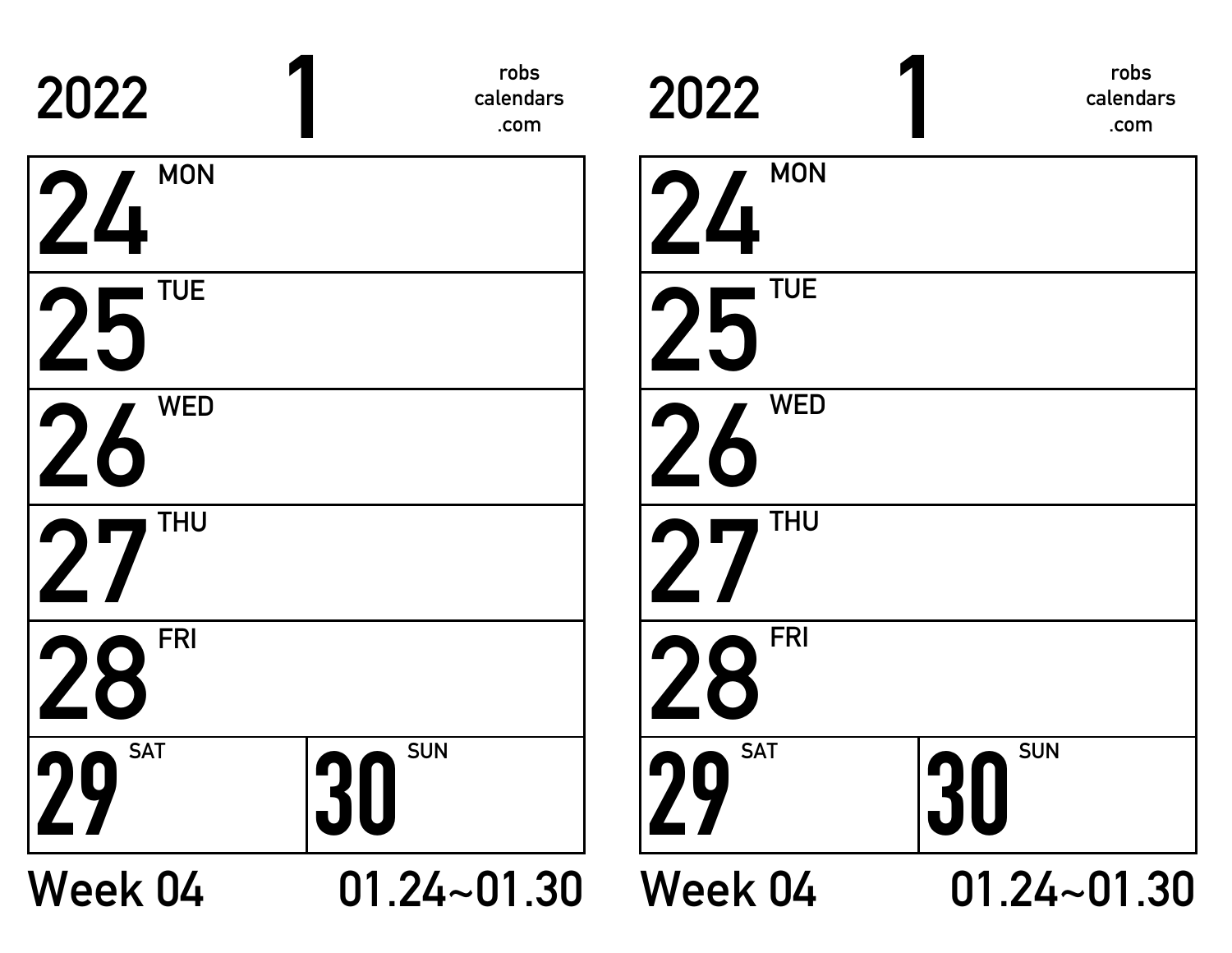| 2022             | robs<br>calendars<br>.com      | 2022             | robs<br>calendars<br>.com      |
|------------------|--------------------------------|------------------|--------------------------------|
| <b>MON</b>       |                                | <b>MON</b>       |                                |
|                  | TUE - Chinese New Year (Tiger) |                  | TUE - Chinese New Year (Tiger) |
| <b>WED</b>       |                                | <b>WED</b>       |                                |
| <b>THU</b>       |                                | <b>THU</b>       |                                |
| <b>FRI</b>       |                                | <b>FRI</b>       |                                |
| <b>SAT</b><br>05 | <b>SUN</b><br>06               | <b>SAT</b><br>05 | <b>SUN</b><br>16               |
| Week 05          | $01.31 - 02.06$                | Week 05          | $01.31 - 02.06$                |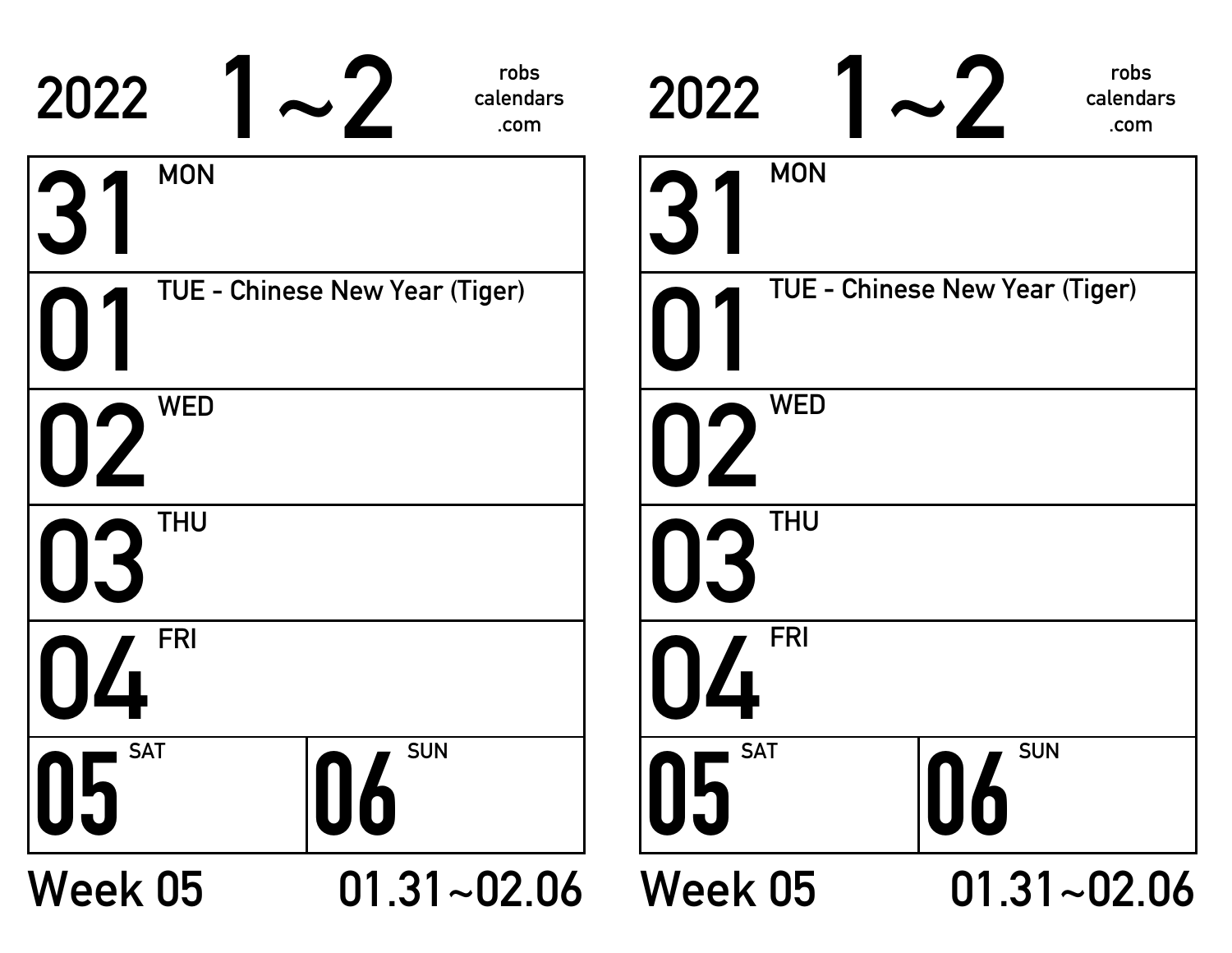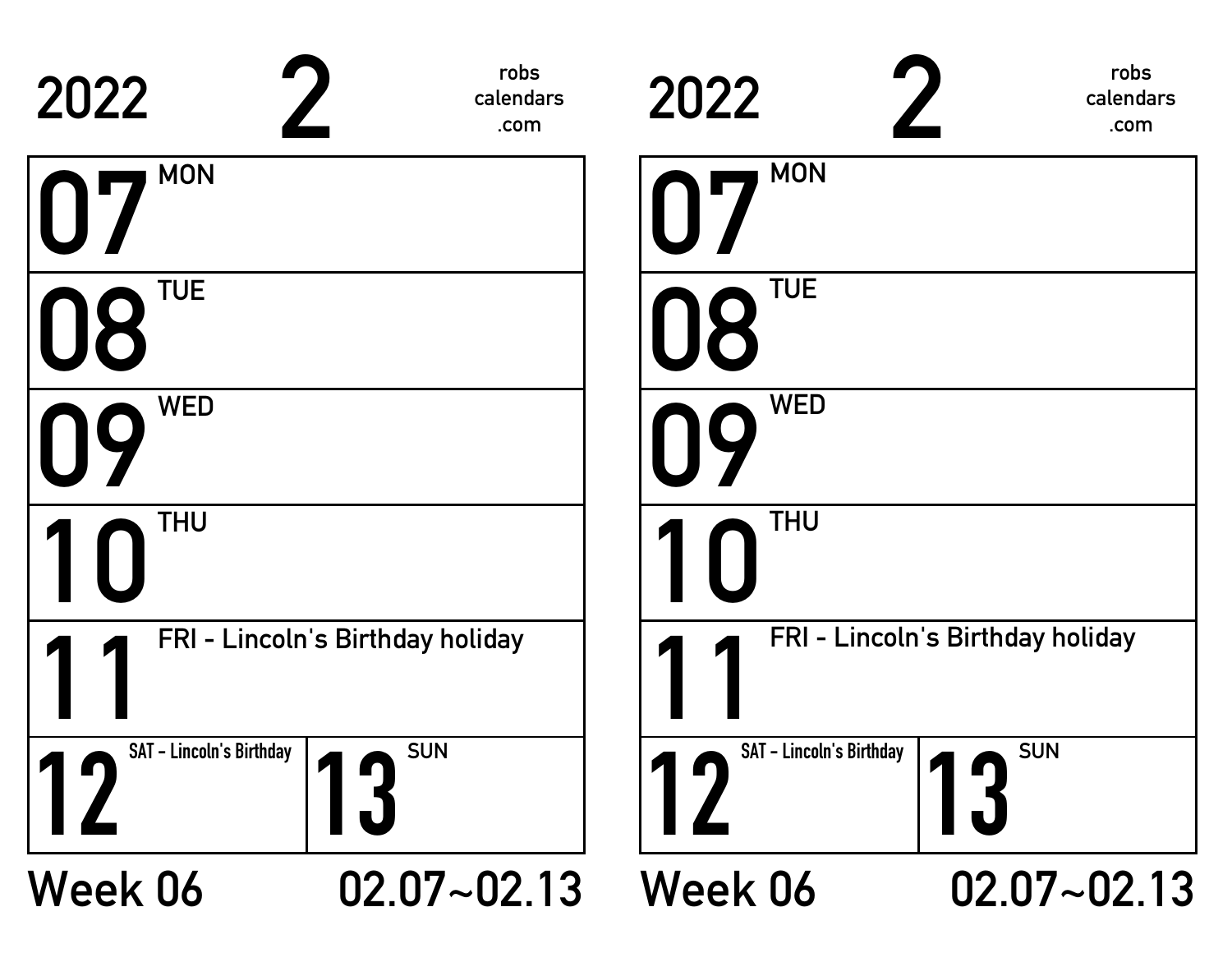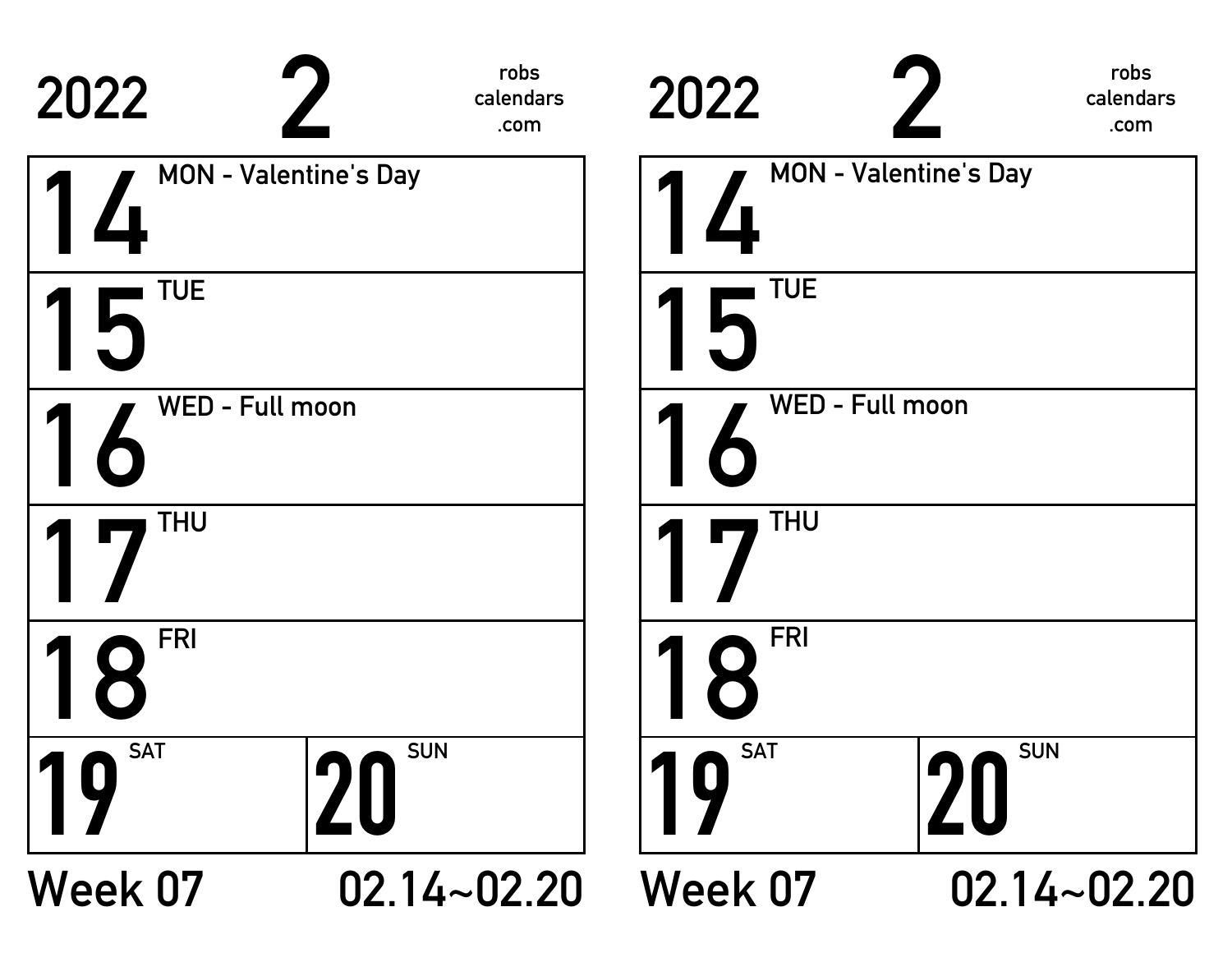| 2022                                 | robs<br>2022<br>calendars<br>.com | robs<br>calendars<br>.com                 |
|--------------------------------------|-----------------------------------|-------------------------------------------|
| MON - Washington's Birthday [Fed.]   |                                   | <b>MON - Washington's Birthday [Fed.]</b> |
| <b>TUE</b>                           |                                   | <b>TUE</b>                                |
| <b>WED</b><br>72                     |                                   | <b>WED</b>                                |
| <b>THU</b>                           | $\overline{u}$                    | <b>THU</b>                                |
| <b>FRI</b>                           |                                   | <b>FRI</b>                                |
| <b>SUN</b><br><b>SAT</b><br>26<br>ЛП |                                   | <b>SAT</b><br><b>SUN</b><br>77            |
| Week 08                              | <b>Week 08</b><br>$02.21 - 02.27$ | $02.21 - 02.27$                           |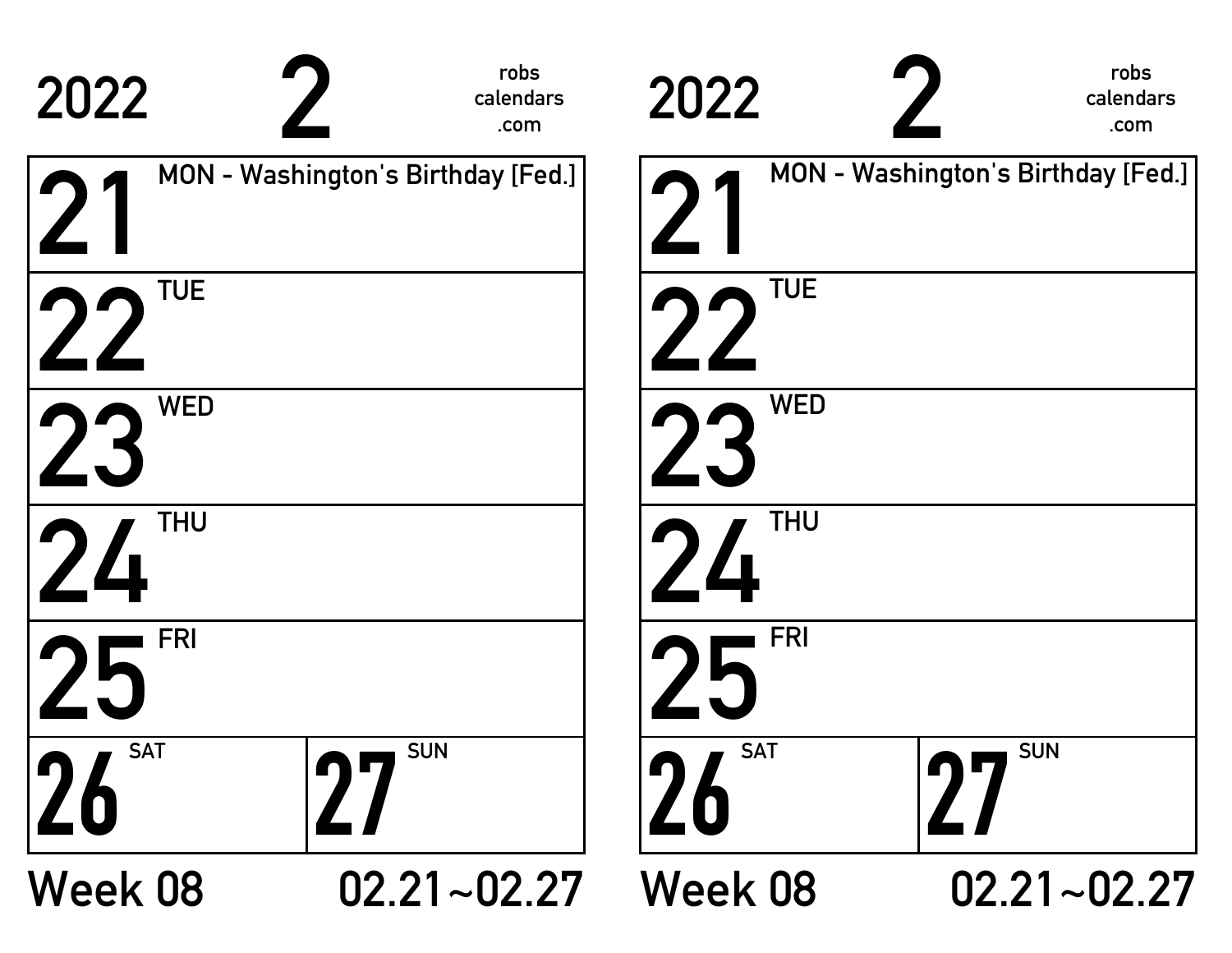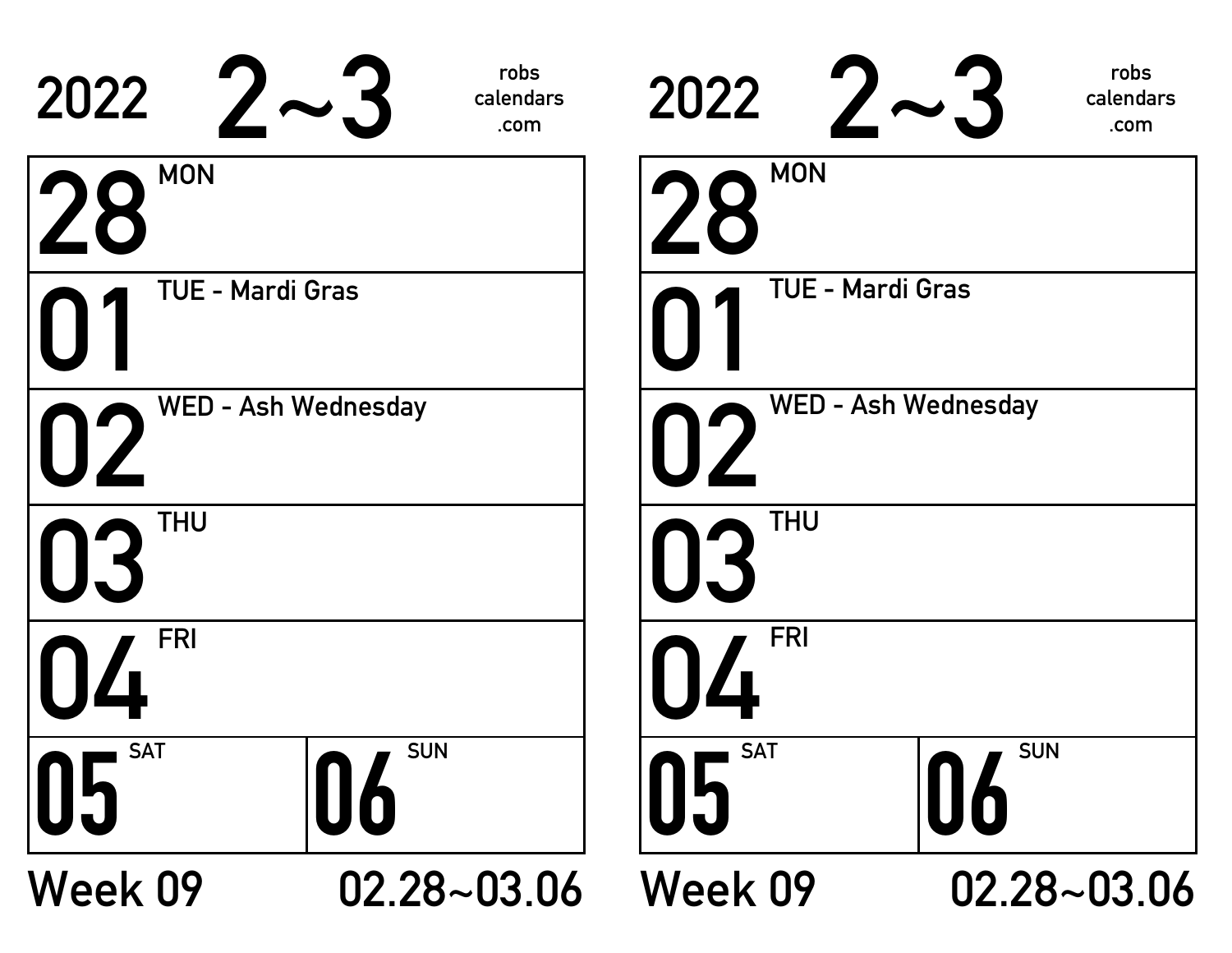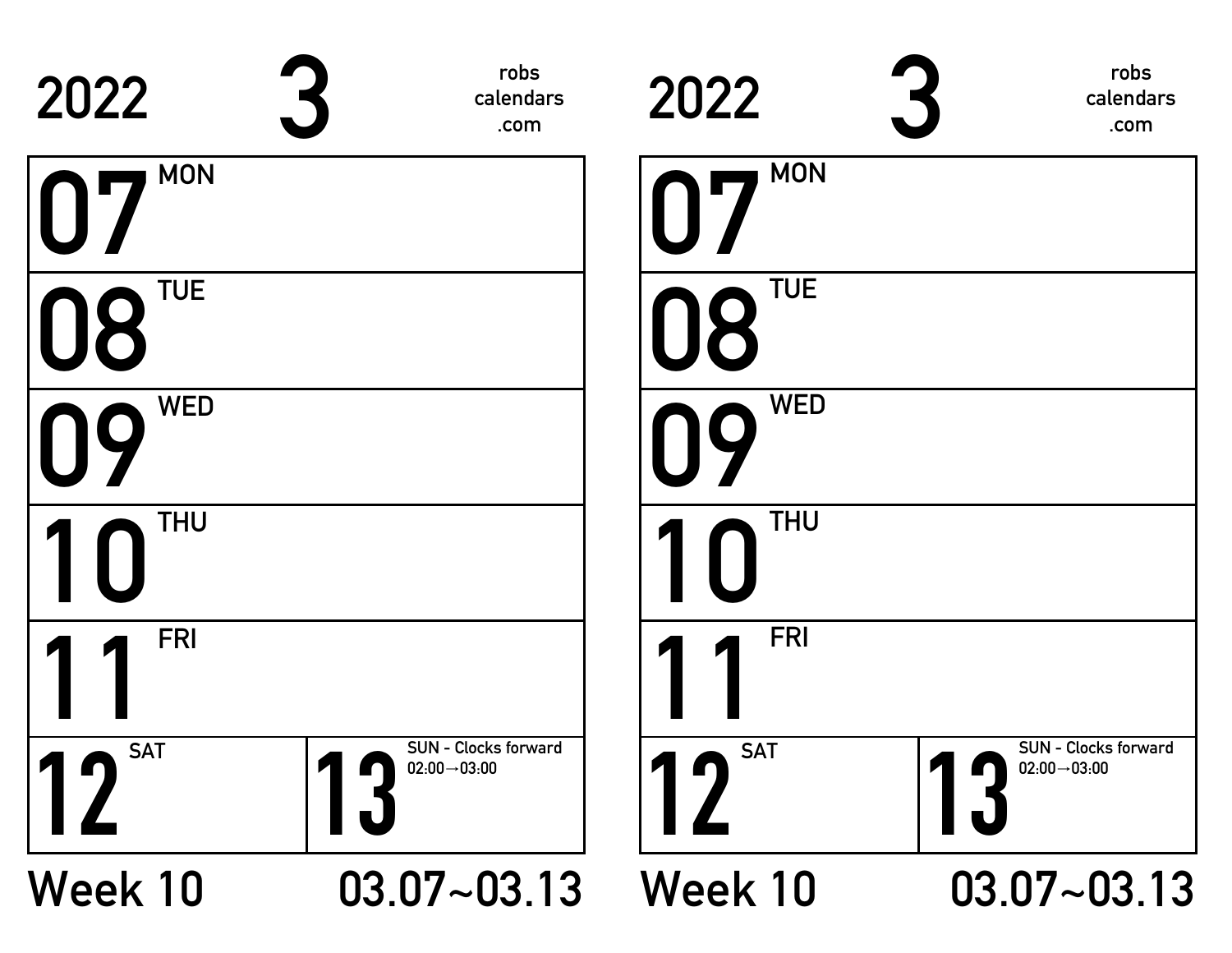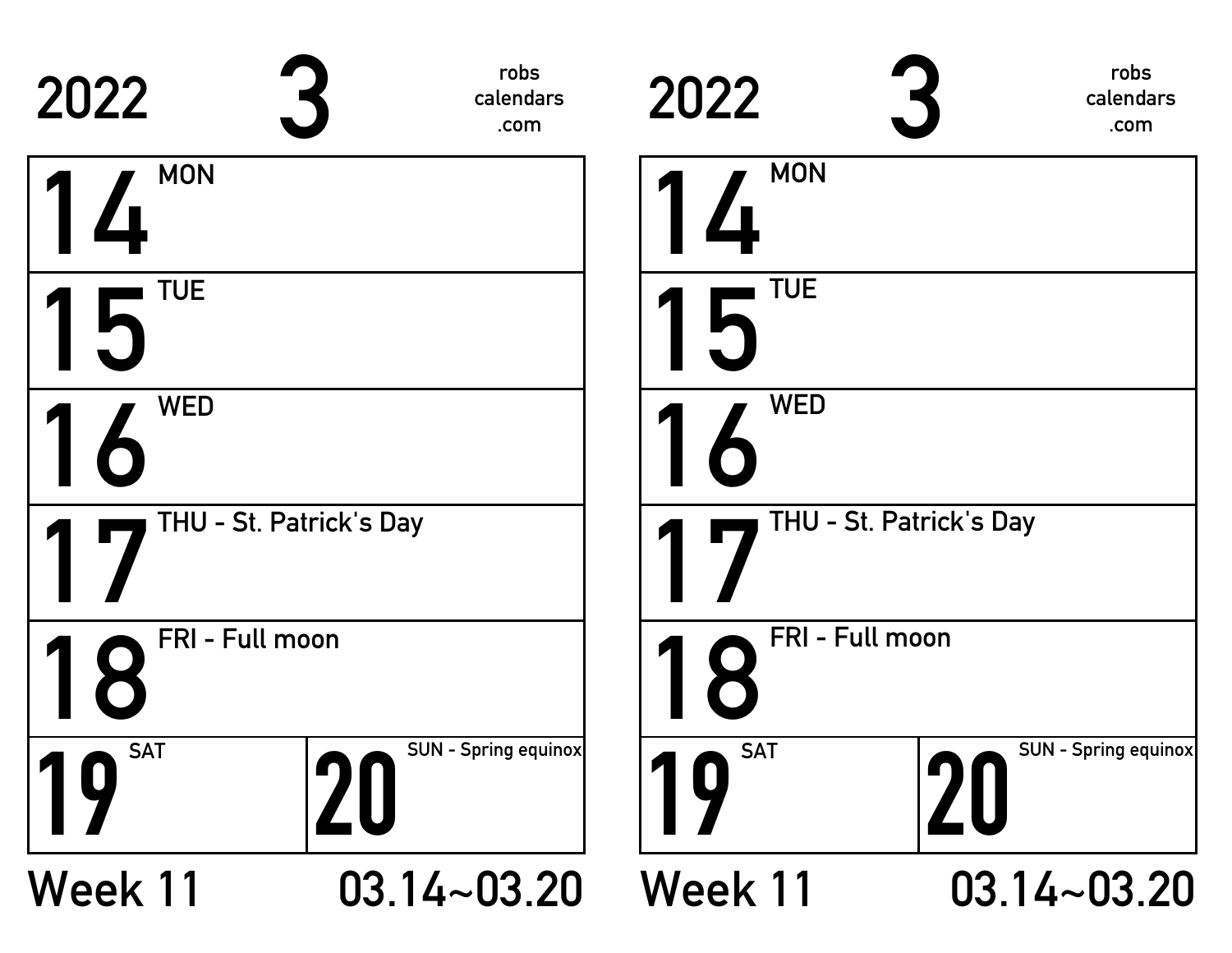| 2022             | robs<br>calendars<br>.com | 2022             | robs<br>calendars<br>.com |
|------------------|---------------------------|------------------|---------------------------|
| <b>MON</b>       |                           | <b>MON</b>       |                           |
| <b>TUE</b>       |                           | <b>TUE</b>       |                           |
| <b>WED</b><br>23 |                           | <b>WED</b>       |                           |
| <b>THU</b><br>24 |                           | <b>THU</b><br>24 |                           |
| <b>FRI</b>       |                           | <b>FRI</b>       |                           |
| <b>SAT</b><br>26 | <b>SUN</b><br><b>DD</b>   | <b>SAT</b>       | <b>SUN</b><br><b>DD</b>   |
| <b>Week 12</b>   | $03.21 - 03.27$           | Week 12          | $03.21 - 03.27$           |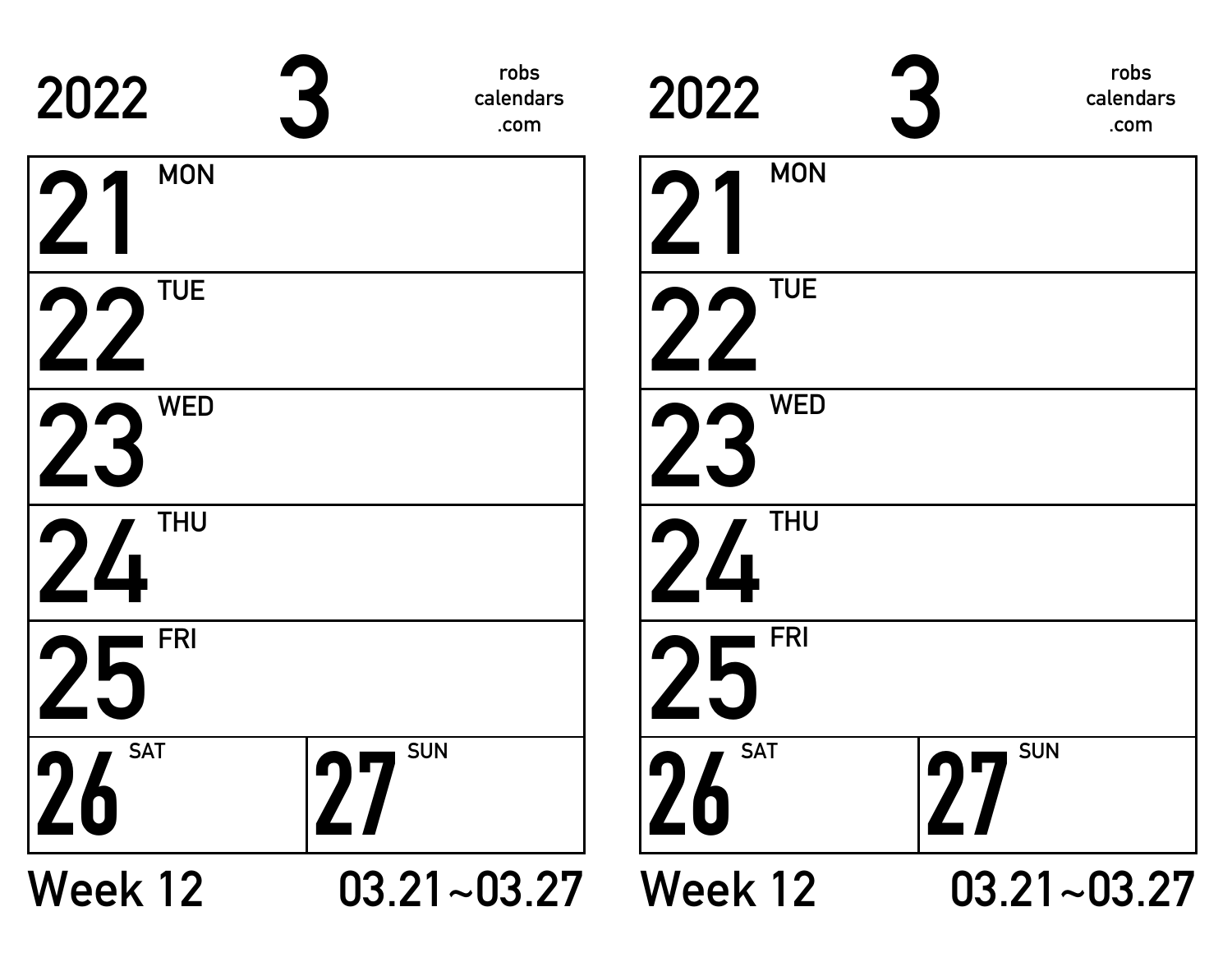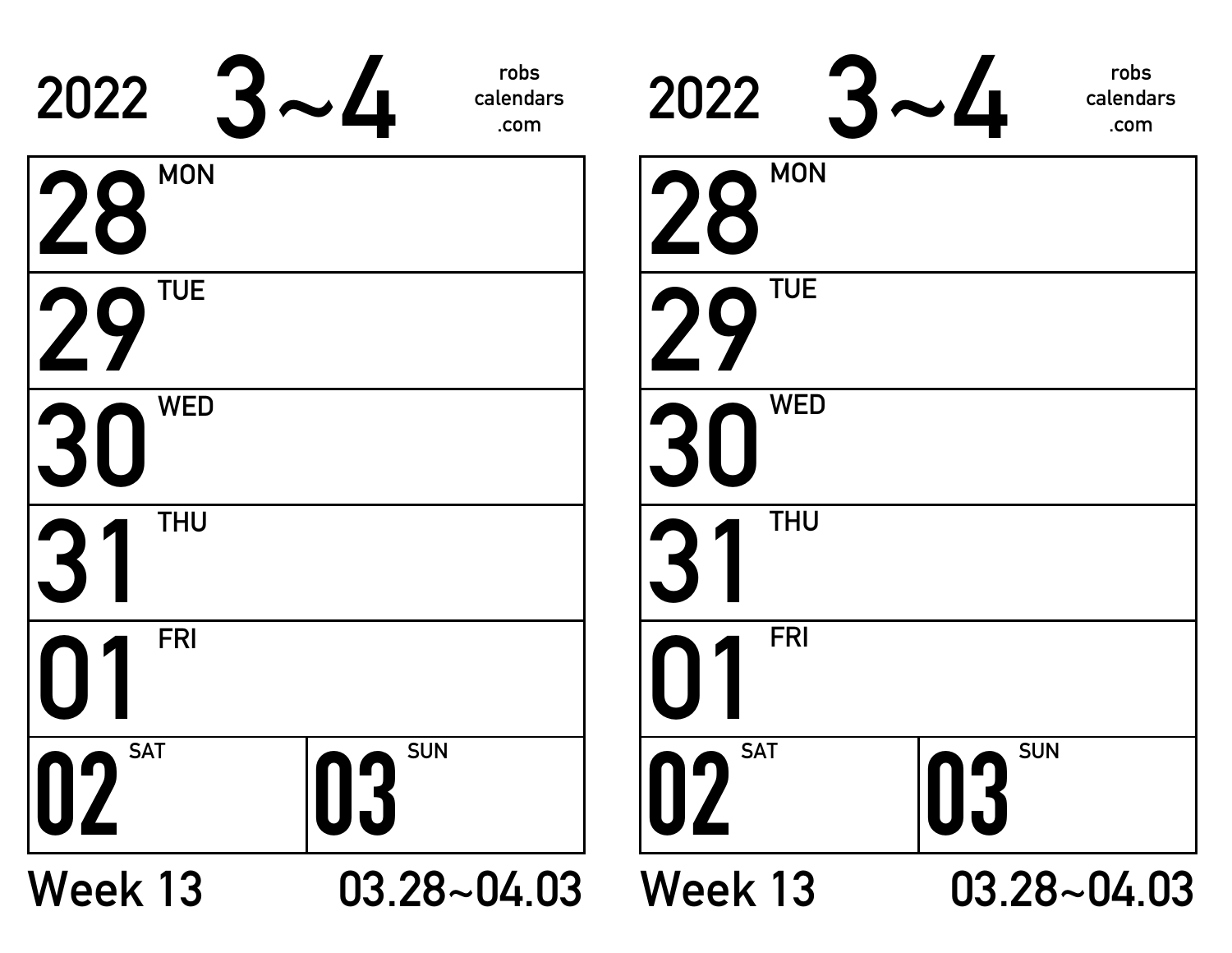| 2022                       | robs<br>calendars<br>.com | 2022             | robs<br>calendars<br>.com |
|----------------------------|---------------------------|------------------|---------------------------|
| <b>MON</b><br>04           |                           | <b>MON</b><br>04 |                           |
| <b>TUE</b><br>05           |                           | <b>TUE</b><br>15 |                           |
| <b>WED</b><br>06           |                           | <b>WED</b>       |                           |
| <b>THU</b><br>$\mathbf{D}$ |                           | <b>THU</b>       |                           |
| <b>FRI</b><br><b>N8</b>    |                           | <b>FRI</b><br>8  |                           |
| <b>SAT</b><br>09           | SUN - Palm Sunday         | <b>SAT</b><br>09 | SUN - Palm Sunday         |
| Week 14                    | $04.04 - 04.10$           | Week 14          | $04.04 - 04.10$           |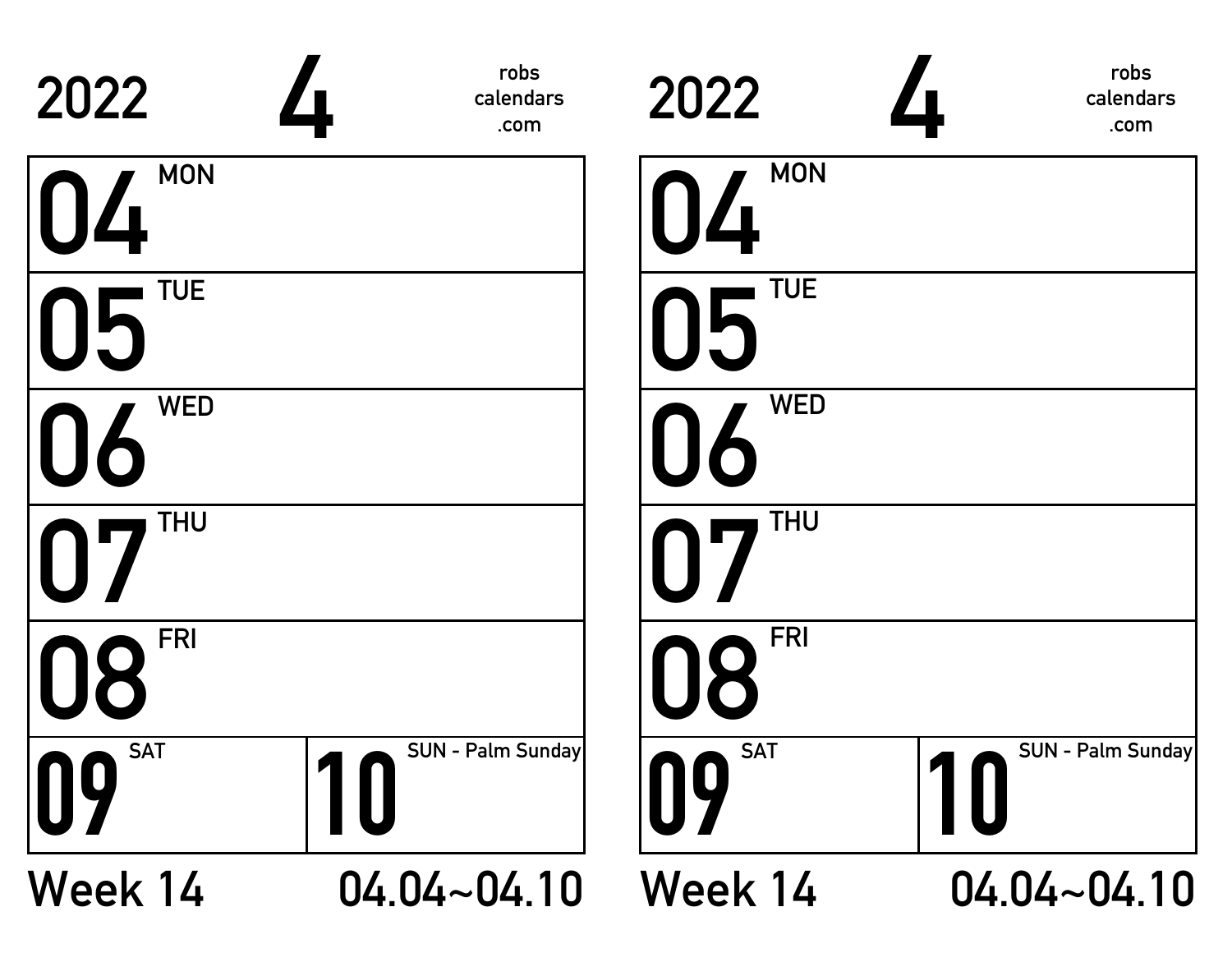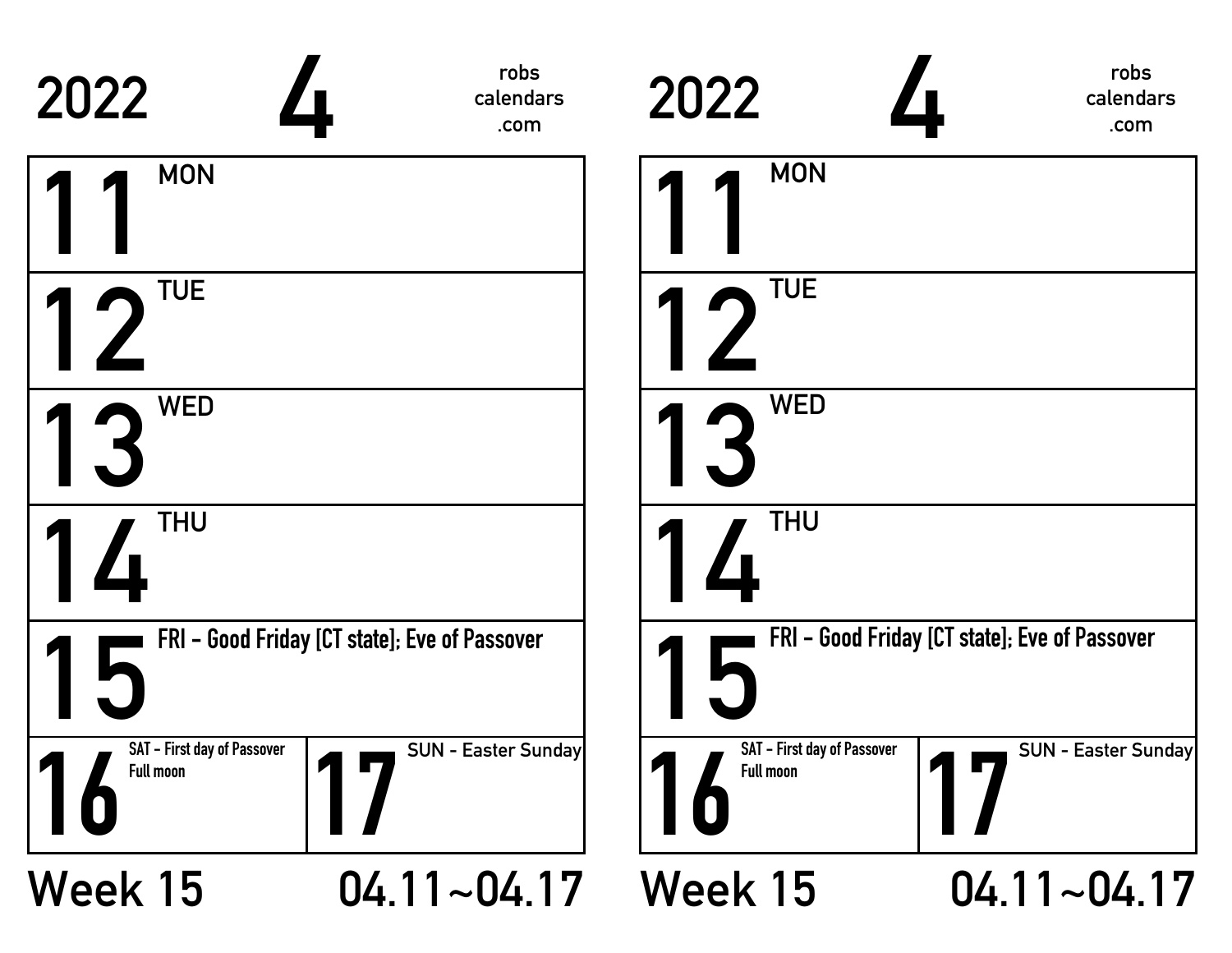| 2022                                    | robs<br>calendars<br>.com | 2022                                    | robs<br>calendars<br>.com |
|-----------------------------------------|---------------------------|-----------------------------------------|---------------------------|
| <b>MON</b><br>1<br>8                    |                           | <b>MON</b><br>18                        |                           |
| <b>TUE</b><br>η                         |                           | <b>TUE</b>                              |                           |
| <b>WED</b><br>20                        |                           | <b>WED</b>                              |                           |
| <b>THU</b>                              |                           | <b>THU</b>                              |                           |
| <b>FRI</b>                              |                           | <b>FRI</b>                              |                           |
| SAT - Last day of Passover<br><b>ZJ</b> | <b>SUN</b>                | <b>SAT - Last day of Passover</b><br>ZJ | <b>SUN</b>                |
| Week 16                                 | $04.18 - 04.24$           | Week 16                                 | $04.18 - 04.24$           |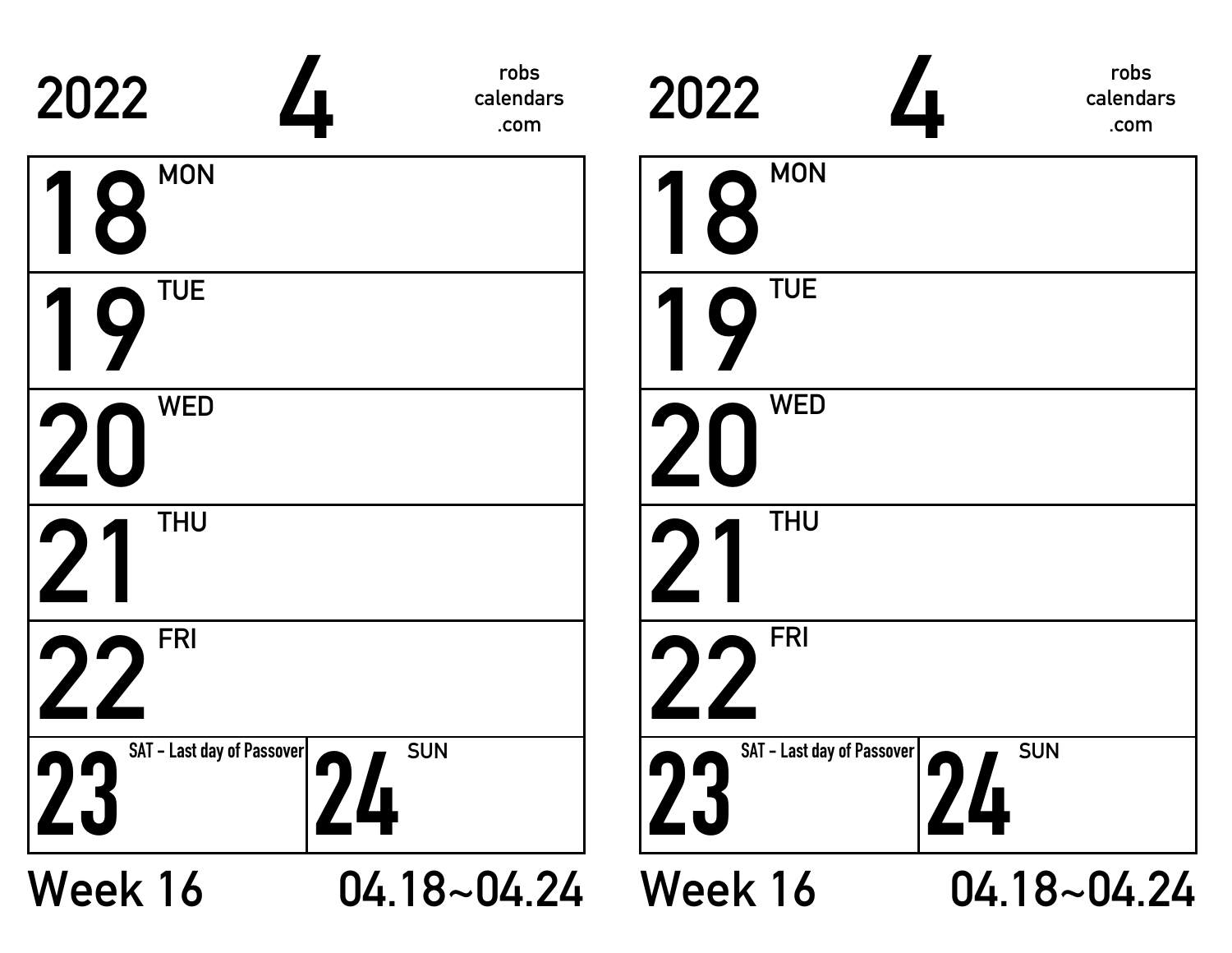| $2022$ $4~5$                 | robs<br>calendars<br>.com | $2022$ $4 \times 5$ | robs<br>calendars<br>.com |
|------------------------------|---------------------------|---------------------|---------------------------|
| <b>MON</b><br>25             |                           | <b>MON</b><br>25    |                           |
| <b>TUE</b><br>26             |                           | <b>TUE</b>          |                           |
| <b>WED</b><br>2 <sub>7</sub> |                           | <b>WED</b>          |                           |
| <b>THU</b><br>28             |                           | <b>THU</b><br>28    |                           |
| <b>FRI</b>                   |                           | <b>FRI</b>          |                           |
| <b>SAT</b><br>30             | <b>SUN</b>                | <b>SAT</b><br>30    | <b>SUN</b>                |
| Week 17                      | $04.25 - 05.01$           | Week 17             | $04.25 - 05.01$           |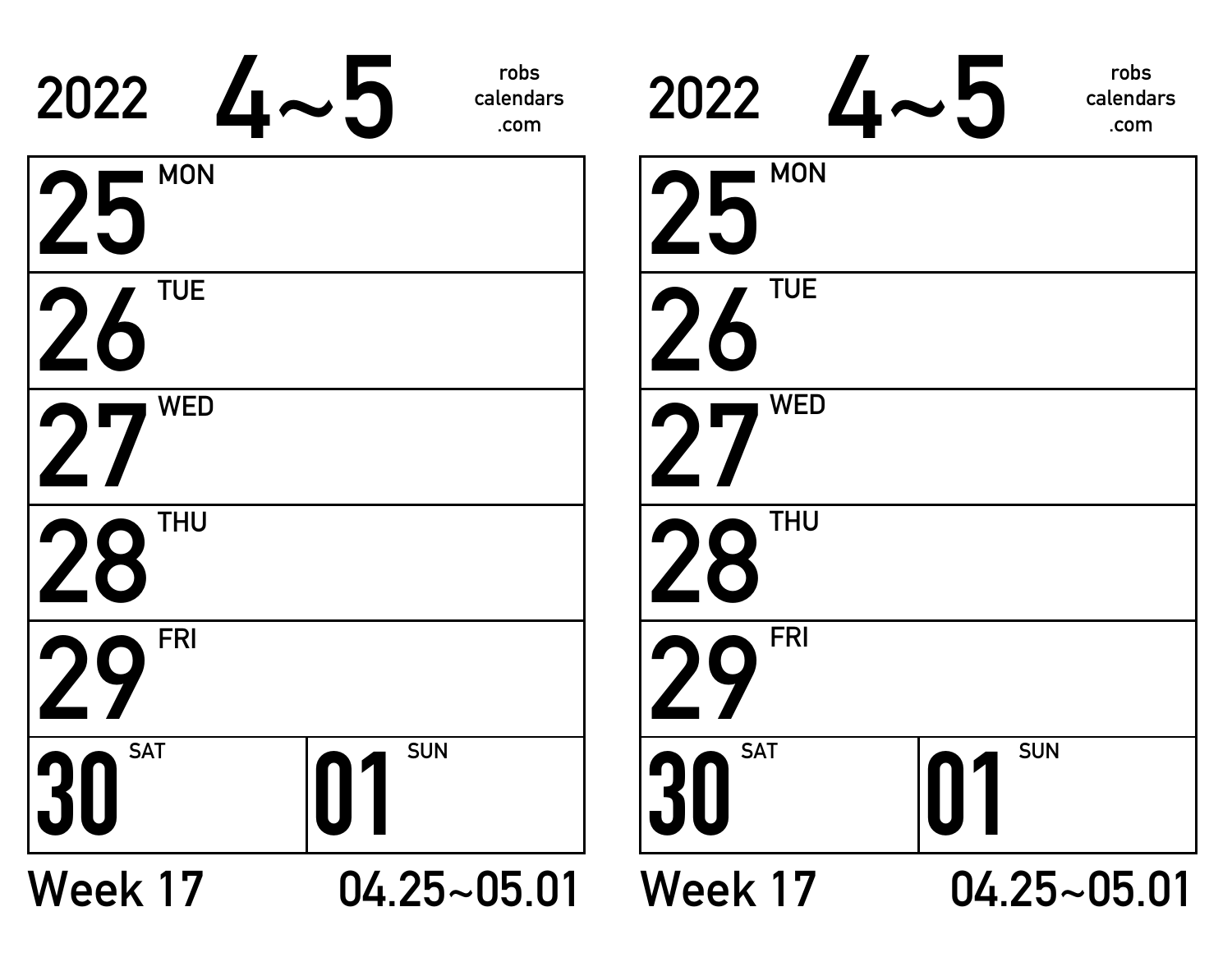| 2022             | 5<br>robs<br>calendars<br>.com | 2022             | 5<br>robs<br>calendars<br>.com |
|------------------|--------------------------------|------------------|--------------------------------|
| <b>MON</b><br>02 |                                | <b>MON</b><br>02 |                                |
| <b>TUE</b><br>03 |                                | <b>TUE</b>       |                                |
| <b>WED</b><br>04 |                                | <b>WED</b>       |                                |
| <b>THU</b><br>05 |                                | <b>THU</b><br>15 |                                |
| <b>FRI</b>       |                                | <b>FRI</b>       |                                |
| <b>SAT</b>       | SUN - Mother's Day<br>08       | <b>SAT</b>       | SUN - Mother's Day<br>08       |
| Week 18          | $05.02 - 05.08$                | Week 18          | $05.02 - 05.08$                |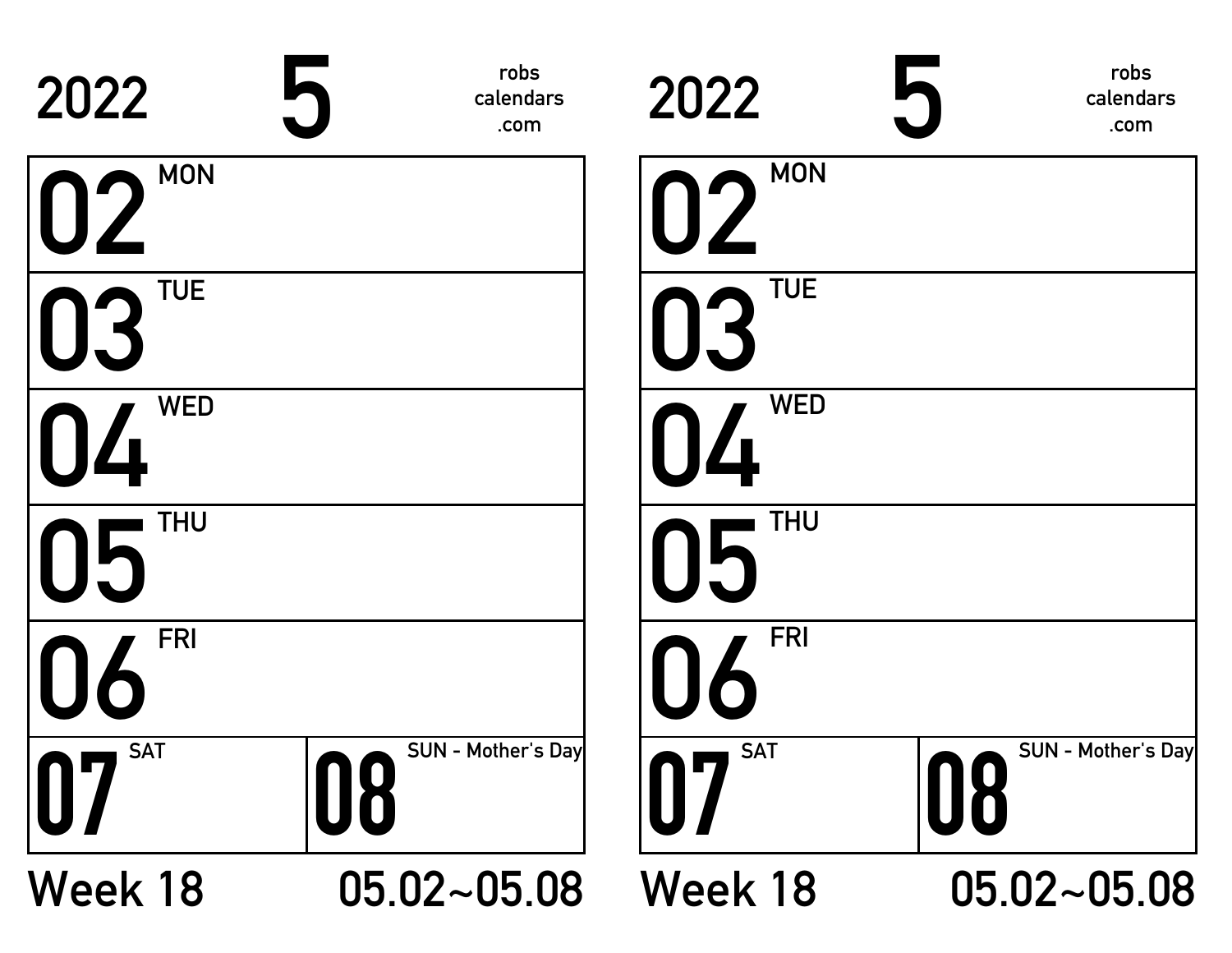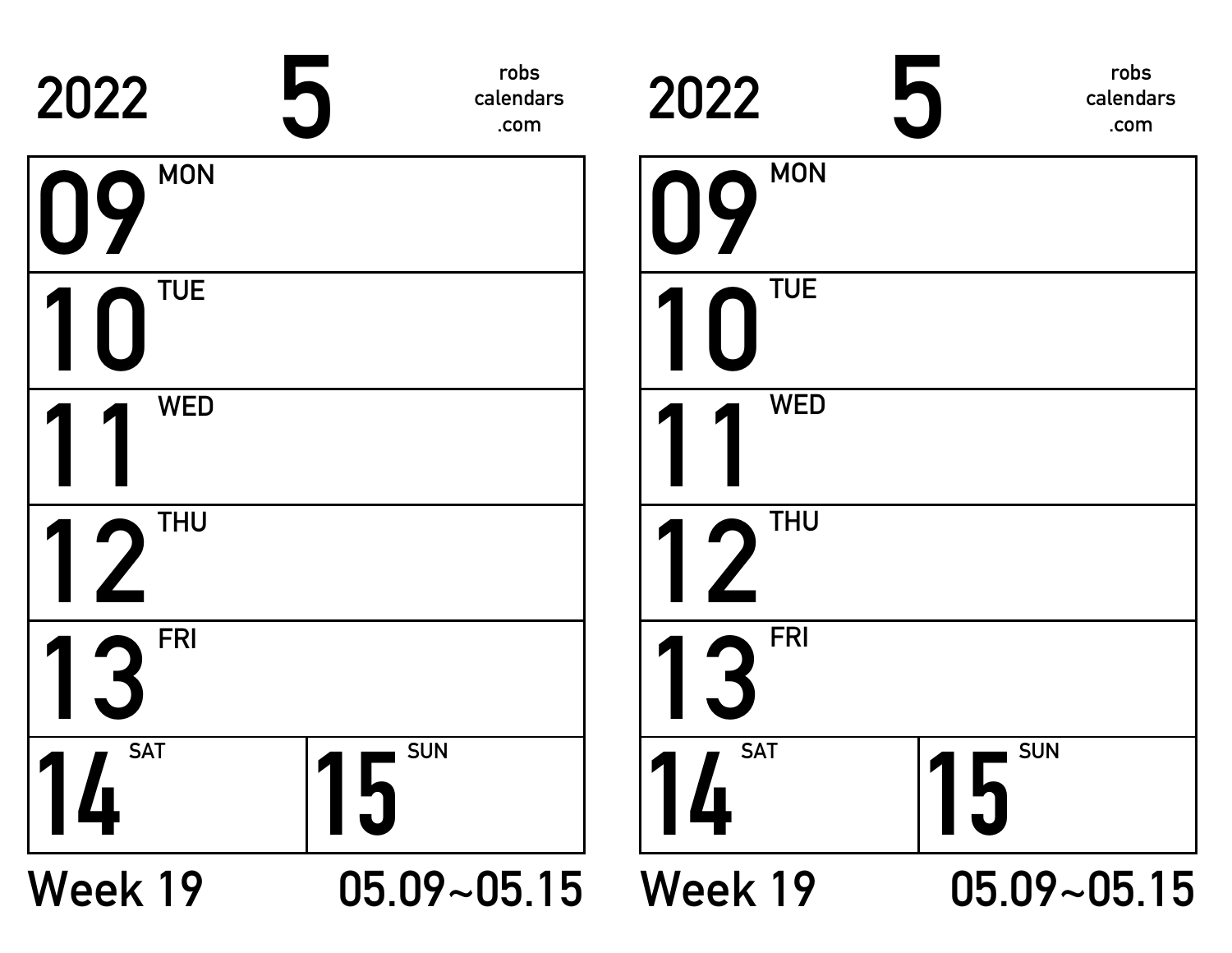| 2022                   | robs<br>5<br>calendars<br>.com | 2022                 | robs<br>calendars<br>.com |
|------------------------|--------------------------------|----------------------|---------------------------|
| <b>MON - Full moon</b> |                                | MON - Full moon      |                           |
| <b>TUE</b>             |                                | <b>TUE</b>           |                           |
| <b>WED</b><br>8        |                                | <b>WED</b><br>1<br>8 |                           |
| <b>THU</b>             |                                | <b>THU</b>           |                           |
| <b>FRI</b>             |                                | <b>FRI</b>           |                           |
| <b>SAT</b><br>21       | <b>SUN</b><br>22               | <b>SAT</b>           | <b>SUN</b><br>מר          |
| <b>Week 20</b>         | $05.16 - 05.22$                | <b>Week 20</b>       | $05.16 - 05.22$           |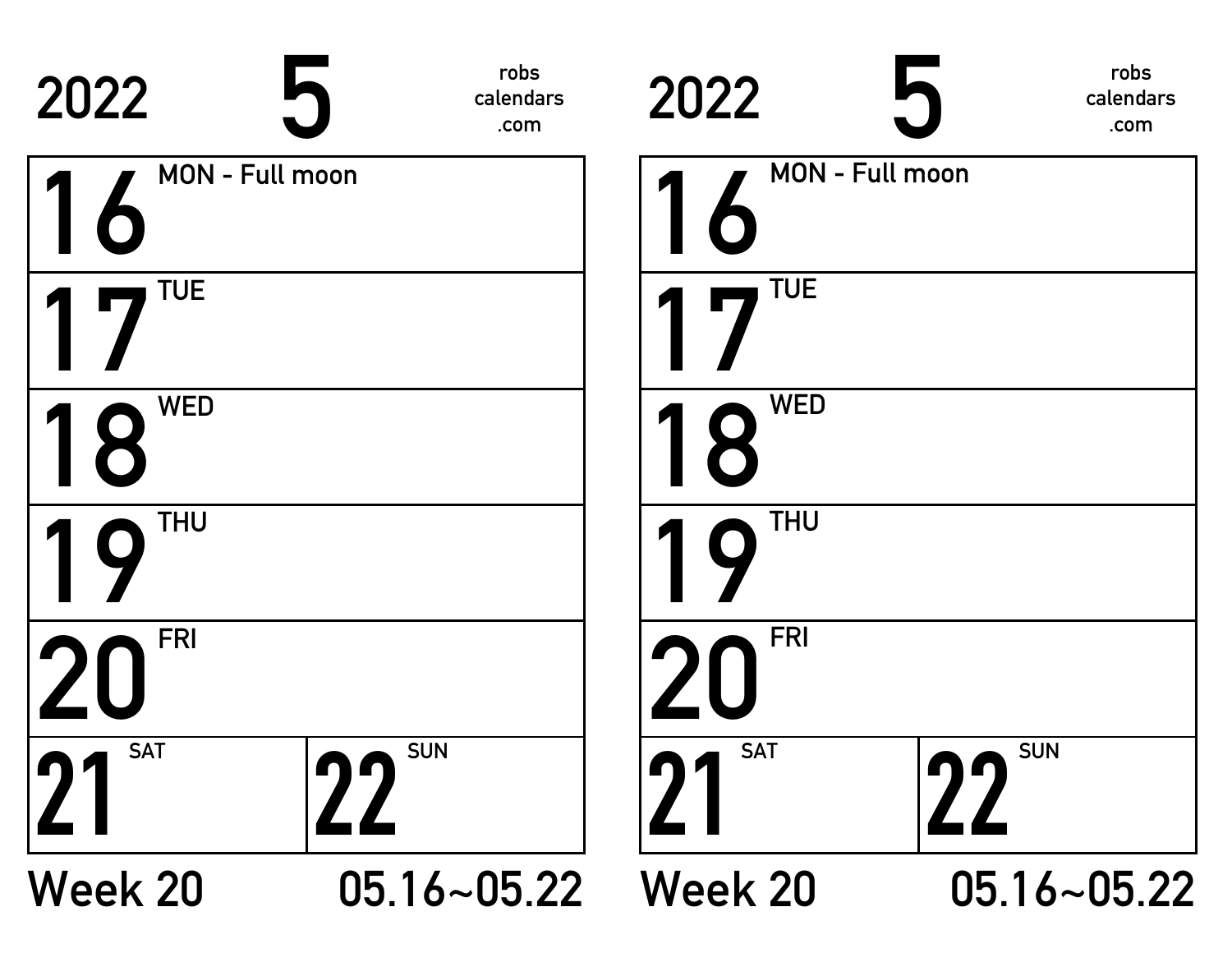| 2022                    | 5<br>robs<br>calendars<br>.com | 2022                      | robs<br>calendars<br>.com |
|-------------------------|--------------------------------|---------------------------|---------------------------|
| <b>MON</b><br>23        |                                | <b>MON</b>                |                           |
| <b>TUE</b><br>24        |                                | <b>TUE</b><br>24          |                           |
| <b>WED</b><br>25        |                                | <b>WED</b>                |                           |
| <b>THU</b><br><b>26</b> |                                | <b>THU</b><br>$\angle{0}$ |                           |
| <b>FRI</b>              |                                | <b>FRI</b>                |                           |
| <b>SAT</b><br>28        | <b>SUN</b><br>29               | <b>SAT</b><br>28          | <b>SUN</b><br>29          |
| <b>Week 21</b>          | $05.23 - 05.29$                | <b>Week 21</b>            | $05.23 - 05.29$           |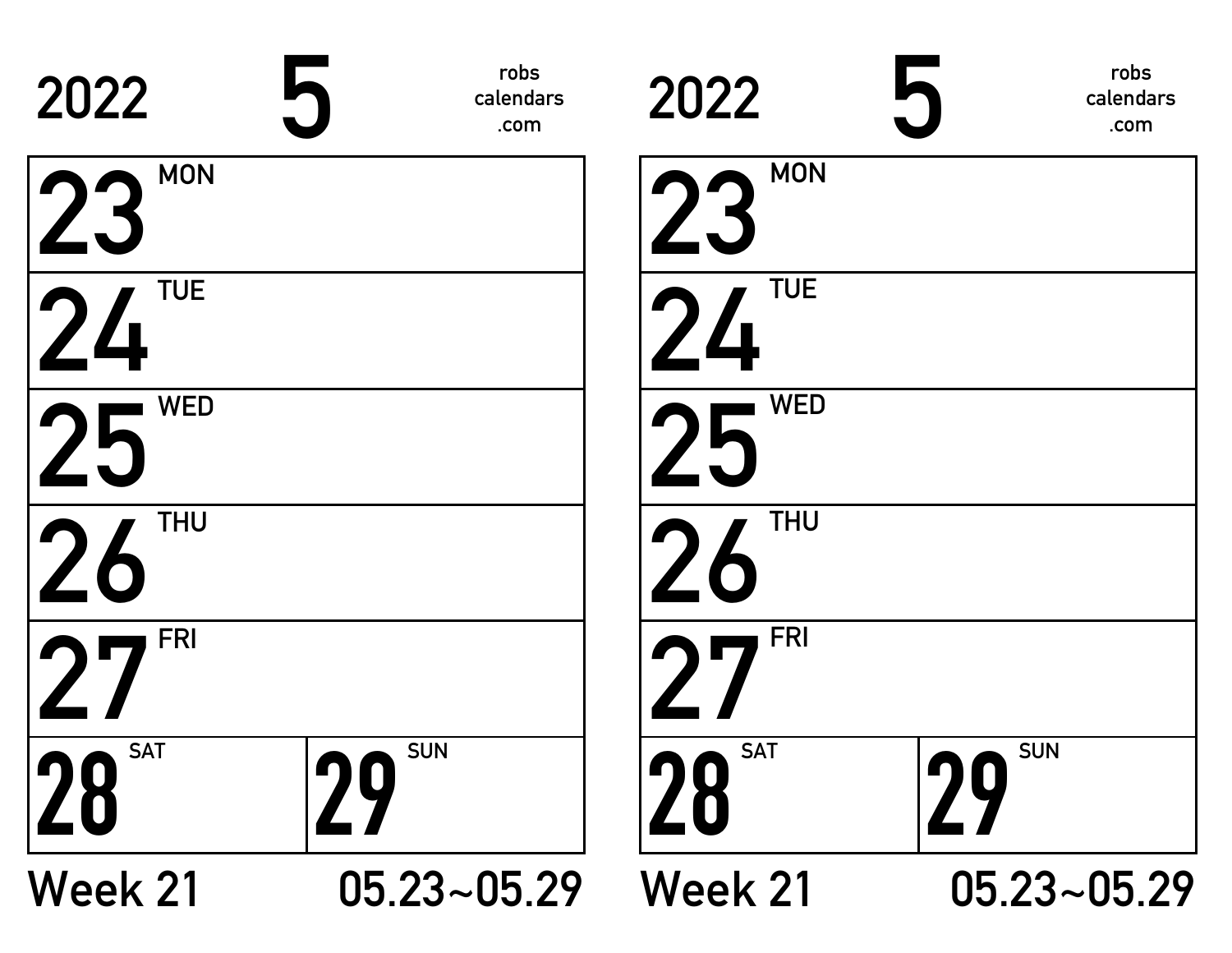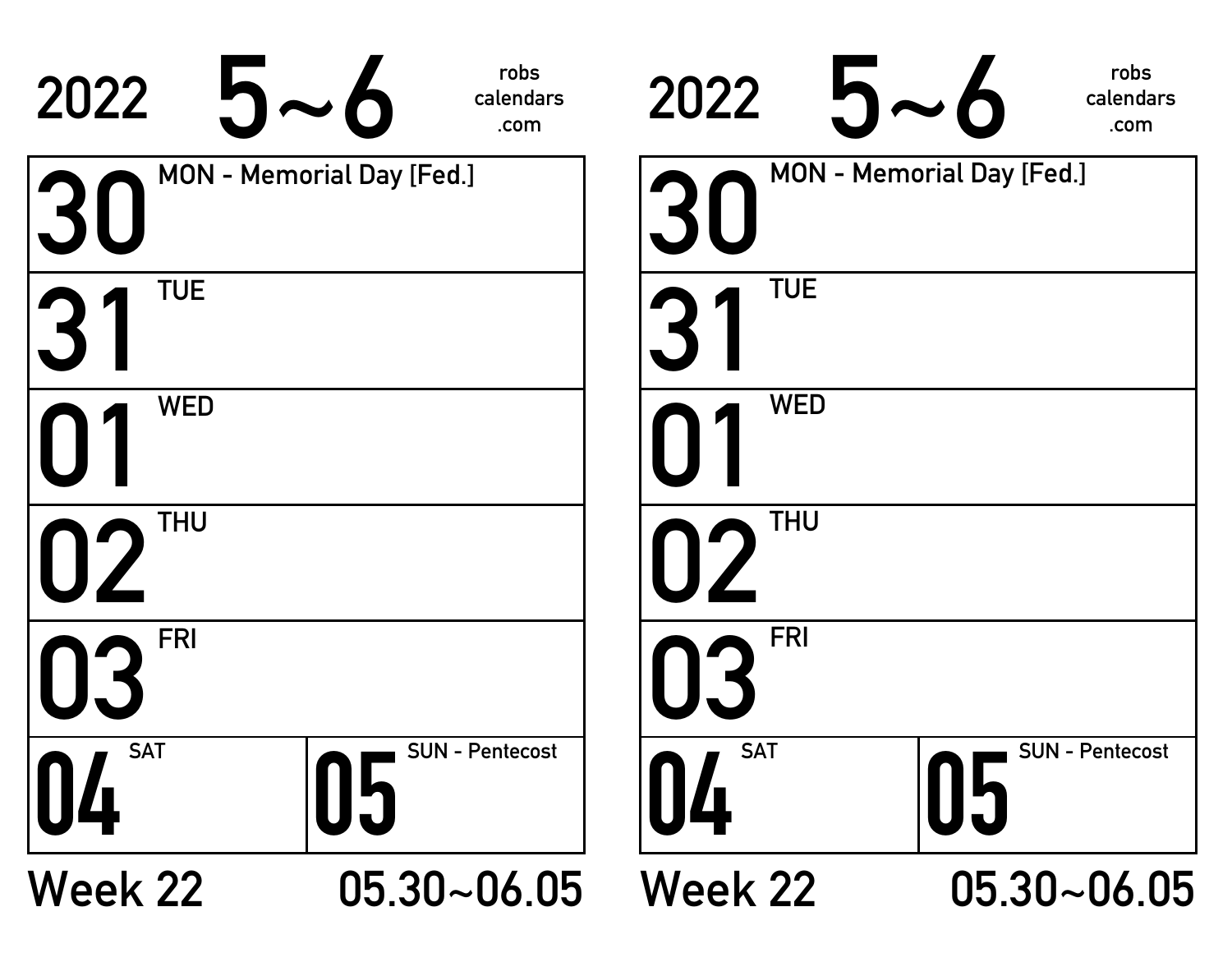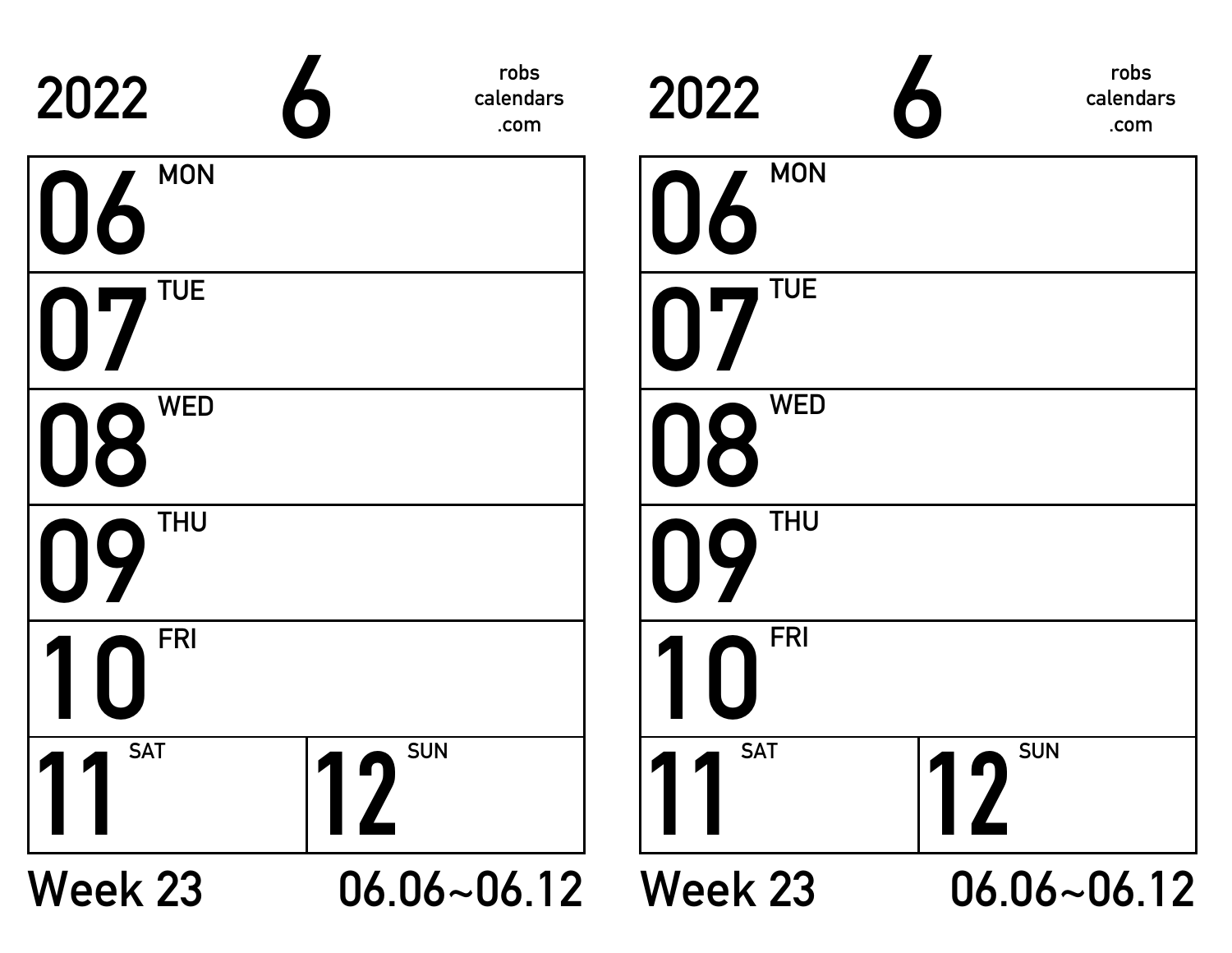| 2022                      | robs<br>calendars<br>.com               | 2022                      | robs<br>calendars<br>.com               |  |
|---------------------------|-----------------------------------------|---------------------------|-----------------------------------------|--|
| <b>MON</b>                |                                         | <b>MON</b>                |                                         |  |
| TUE - Flag Day; full moon |                                         | TUE - Flag Day; full moon |                                         |  |
| <b>WED</b>                |                                         | <b>WED</b>                |                                         |  |
| <b>THU</b>                |                                         | <b>THU</b>                |                                         |  |
| <b>FRI</b>                |                                         | <b>FRI</b>                |                                         |  |
| <b>SAT</b><br>8           | <b>SUN</b> - Juneteenth<br>Father's Day | <b>SAT</b><br>8           | <b>SUN</b> - Juneteenth<br>Father's Day |  |
| <b>Week 24</b>            | $06.13 - 06.19$                         | <b>Week 24</b>            | $06.13 - 06.19$                         |  |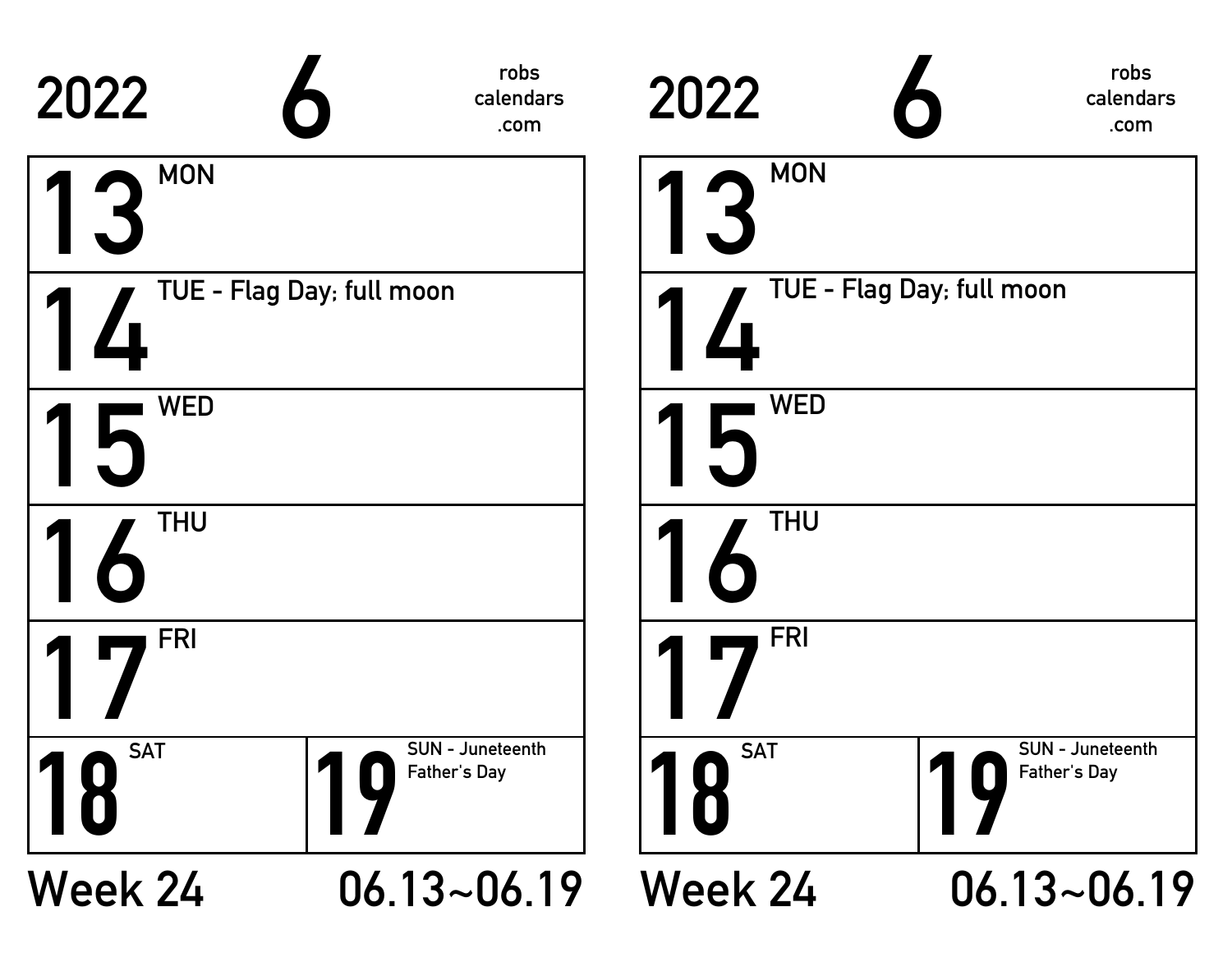| 2022                                        | robs<br>2022<br>calendars<br>.com |                              | robs<br>calendars<br>.com       |
|---------------------------------------------|-----------------------------------|------------------------------|---------------------------------|
| MON - Juneteenth holiday [Fed.]             |                                   |                              | MON - Juneteenth holiday [Fed.] |
| <b>TUE - Summer solstice</b>                |                                   | <b>TUE - Summer solstice</b> |                                 |
| <b>WED</b>                                  |                                   | <b>WED</b>                   |                                 |
| <b>THU</b>                                  |                                   | <b>THU</b>                   |                                 |
| <b>FRI</b>                                  |                                   | <b>FRI</b>                   |                                 |
| <b>SUN</b><br><b>SAT</b><br>25<br><b>ZO</b> |                                   | <b>SAT</b>                   | <b>SUN</b><br><b>ZO</b>         |
| <b>Week 25</b><br>$06.20 - 06.26$           |                                   | <b>Week 25</b>               | $06.20 - 06.26$                 |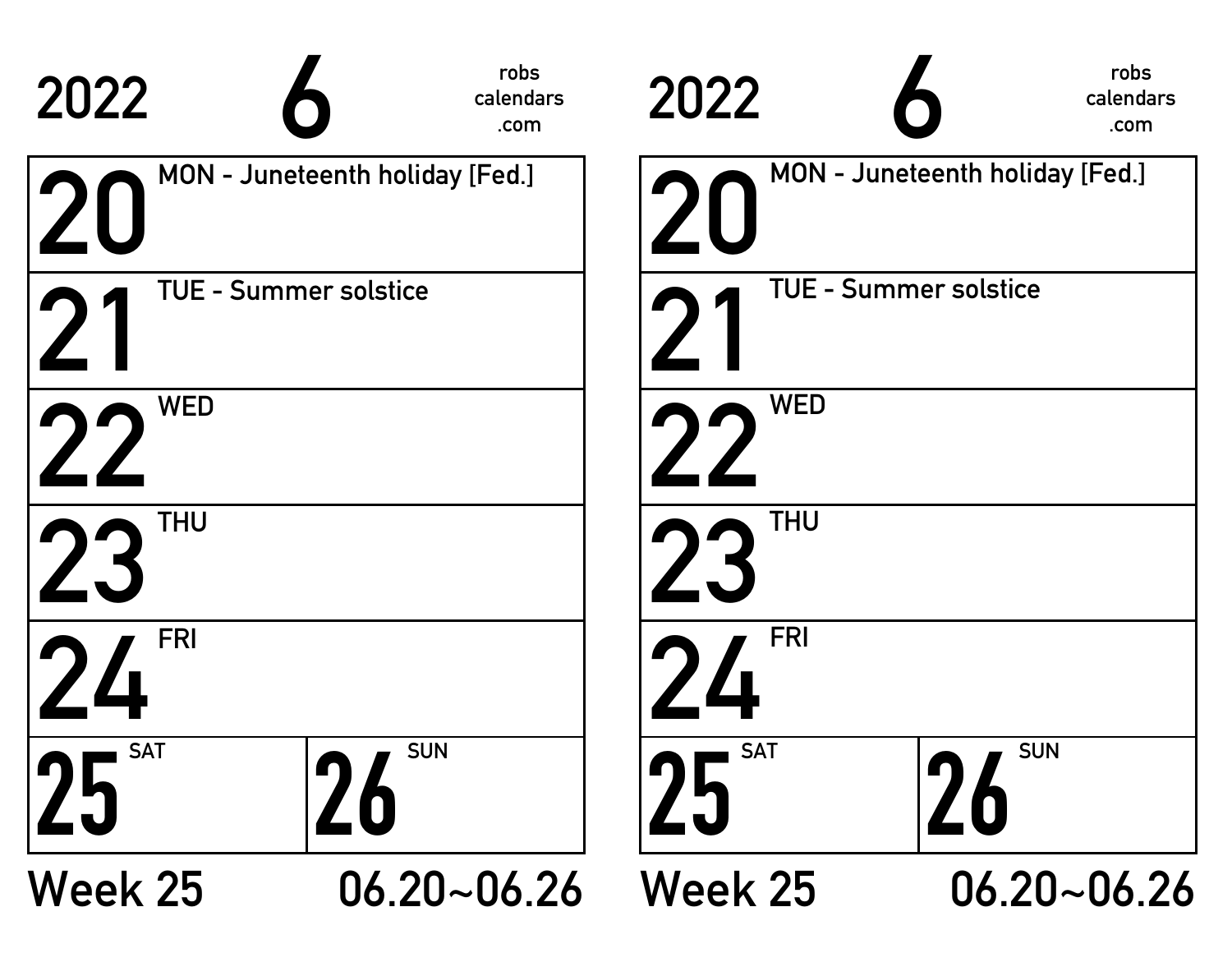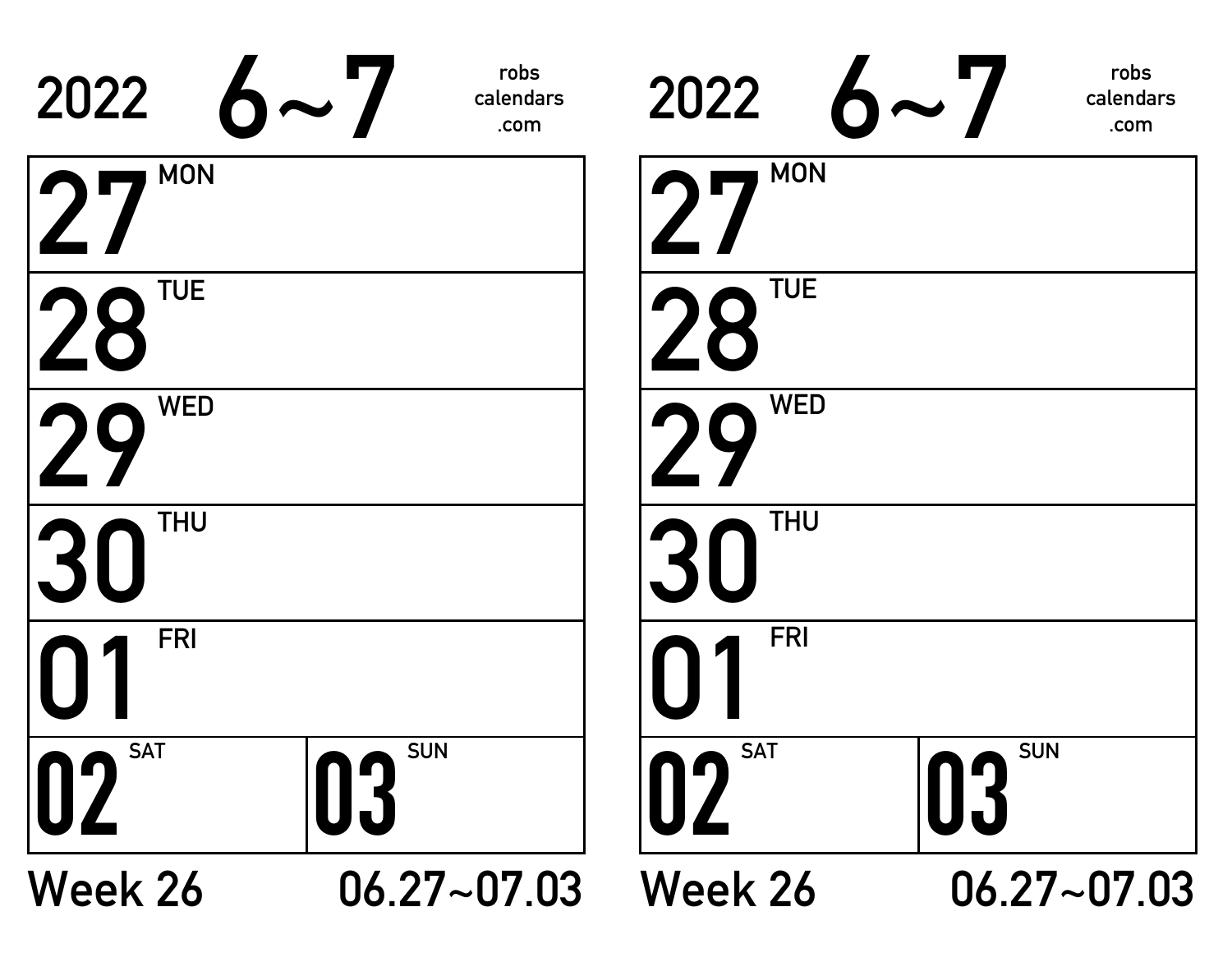| 2022             | robs<br>calendars<br>.com     | 2022             | robs<br>calendars<br>.com     |
|------------------|-------------------------------|------------------|-------------------------------|
| 04               | MON - Independence Day [Fed.] | $\prod$          | MON - Independence Day [Fed.] |
| <b>TUE</b><br>05 |                               | <b>TUE</b><br>05 |                               |
| <b>WED</b>       |                               | <b>WED</b>       |                               |
| THU              |                               | <b>THU</b>       |                               |
| <b>FRI</b>       |                               | <b>FRI</b><br>R  |                               |
| <b>SAT</b><br>09 | <b>SUN</b><br>10              | <b>SAT</b><br>09 | <b>SUN</b>                    |
| <b>Week 27</b>   | $07.04 - 07.10$               | <b>Week 27</b>   | $07.04 - 07.10$               |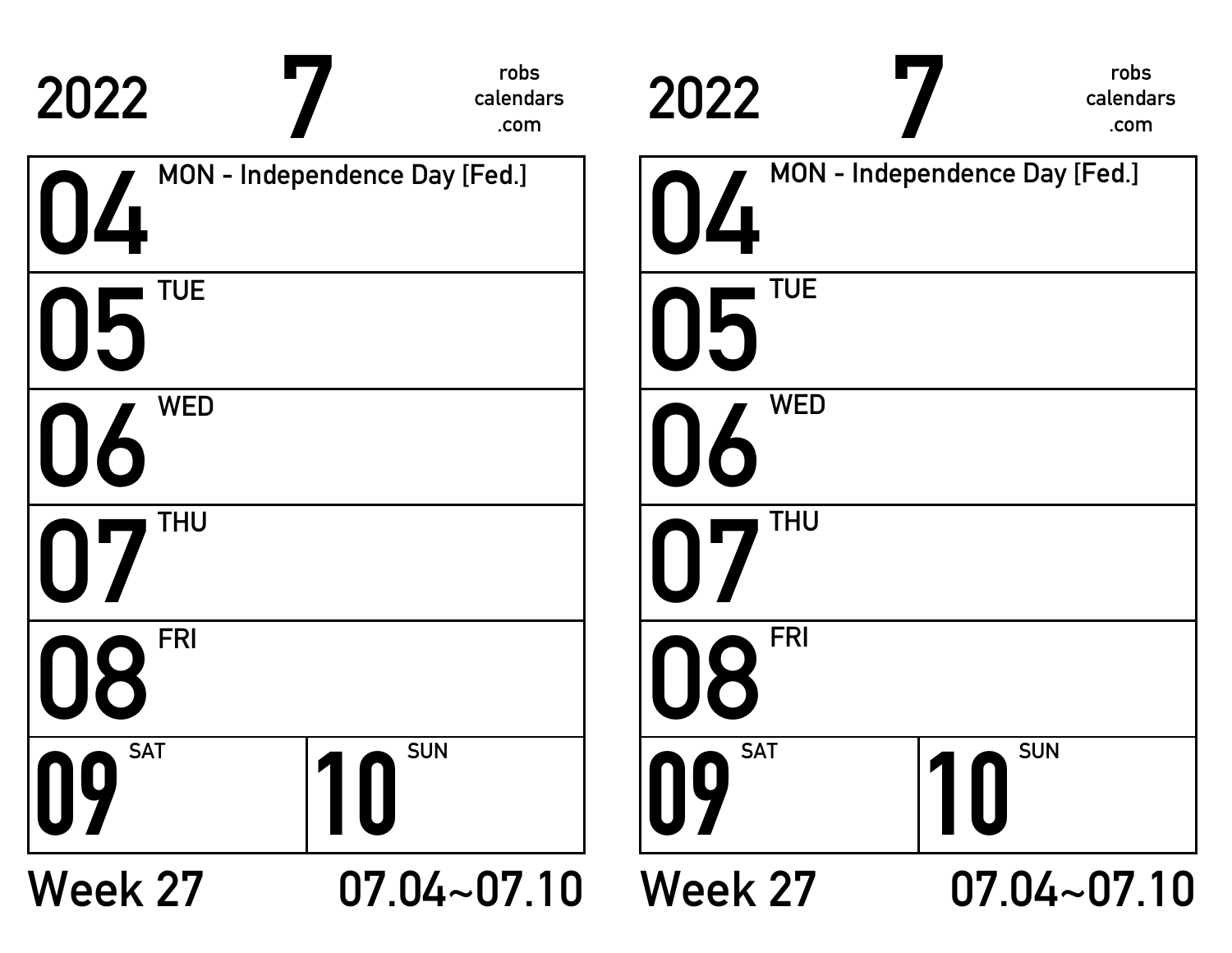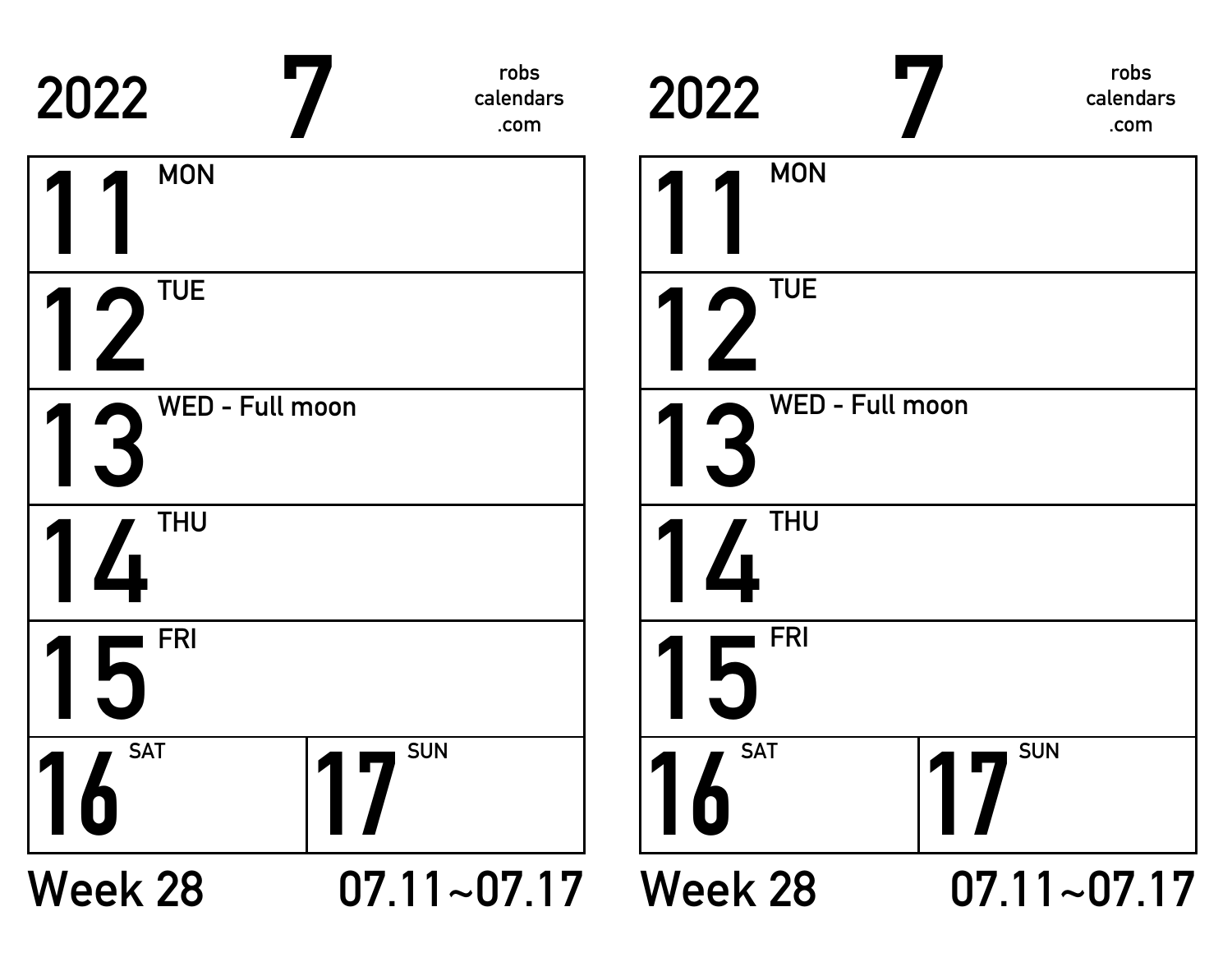| 2022                    | robs<br>calendars<br>.com | 2022             | robs<br>calendars<br>.com |
|-------------------------|---------------------------|------------------|---------------------------|
| <b>MON</b><br>$\bullet$ |                           | <b>MON</b><br>18 |                           |
| <b>TUE</b>              |                           | <b>TUE</b>       |                           |
| <b>WED</b>              |                           | <b>WED</b>       |                           |
| <b>THU</b>              |                           | <b>THU</b>       |                           |
| <b>FRI</b>              |                           | <b>FRI</b>       |                           |
| <b>SAT</b><br>23        | <b>SUN</b><br>24          | <b>SAT</b><br>23 | <b>SUN</b>                |
| <b>Week 29</b>          | $07.18 - 07.24$           | <b>Week 29</b>   | $07.18 - 07.24$           |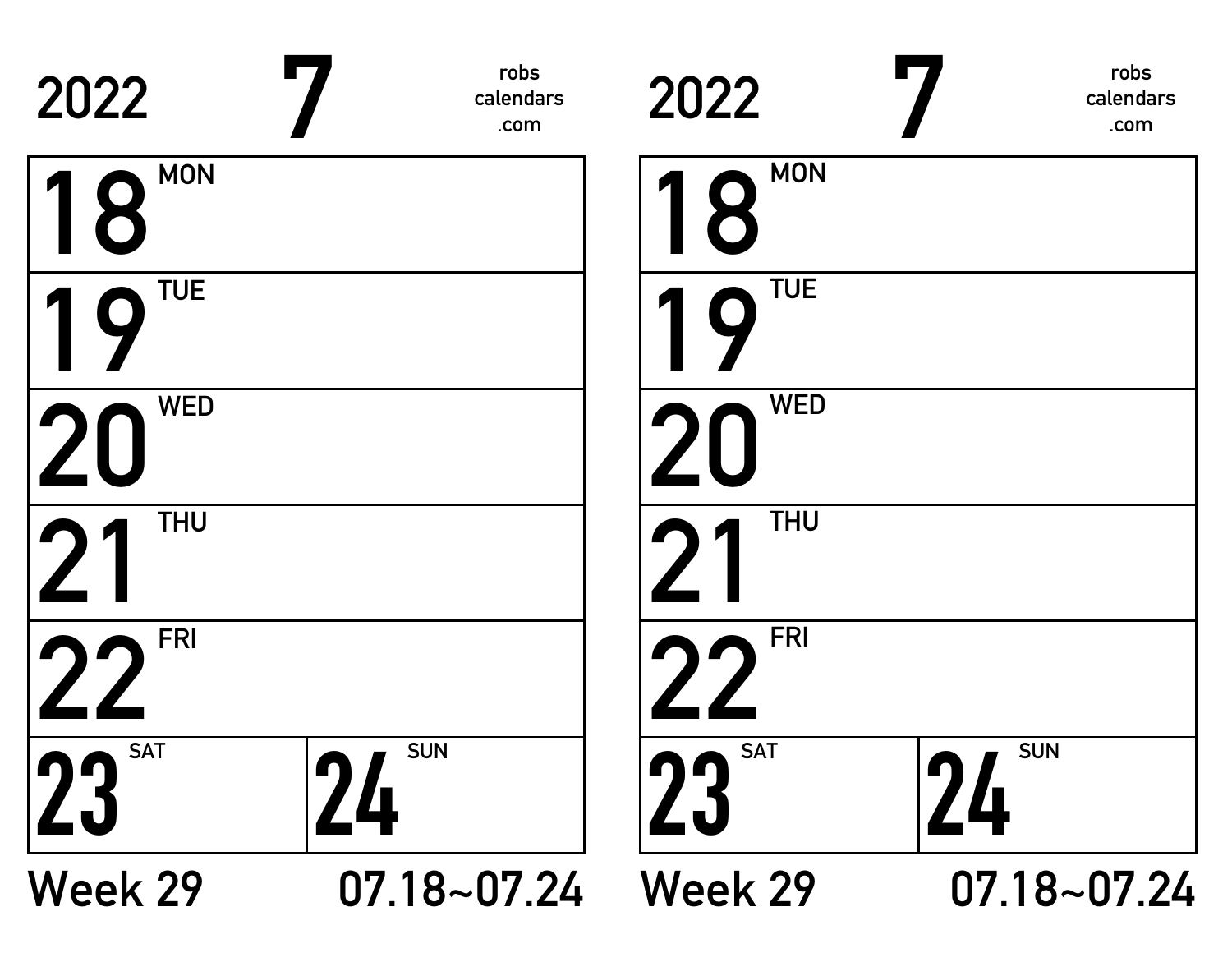| 2022             | robs<br>calendars<br>.com | 2022                    | robs<br>calendars<br>.com |
|------------------|---------------------------|-------------------------|---------------------------|
| <b>MON</b><br>25 |                           | <b>MON</b><br>25        |                           |
| <b>TUE</b><br>26 |                           | <b>TUE</b><br><b>26</b> |                           |
| <b>WED</b>       |                           | <b>WED</b>              |                           |
| <b>THU</b><br>28 |                           | <b>THU</b><br>28        |                           |
| <b>FRI</b>       |                           | <b>FRI</b>              |                           |
| <b>SAT</b>       | <b>SUN</b>                | <b>SAT</b><br>30        | <b>SUN</b><br>137         |
| Week 30          | 07.25~07.31               | <b>Week 30</b>          | $07.25 - 07.31$           |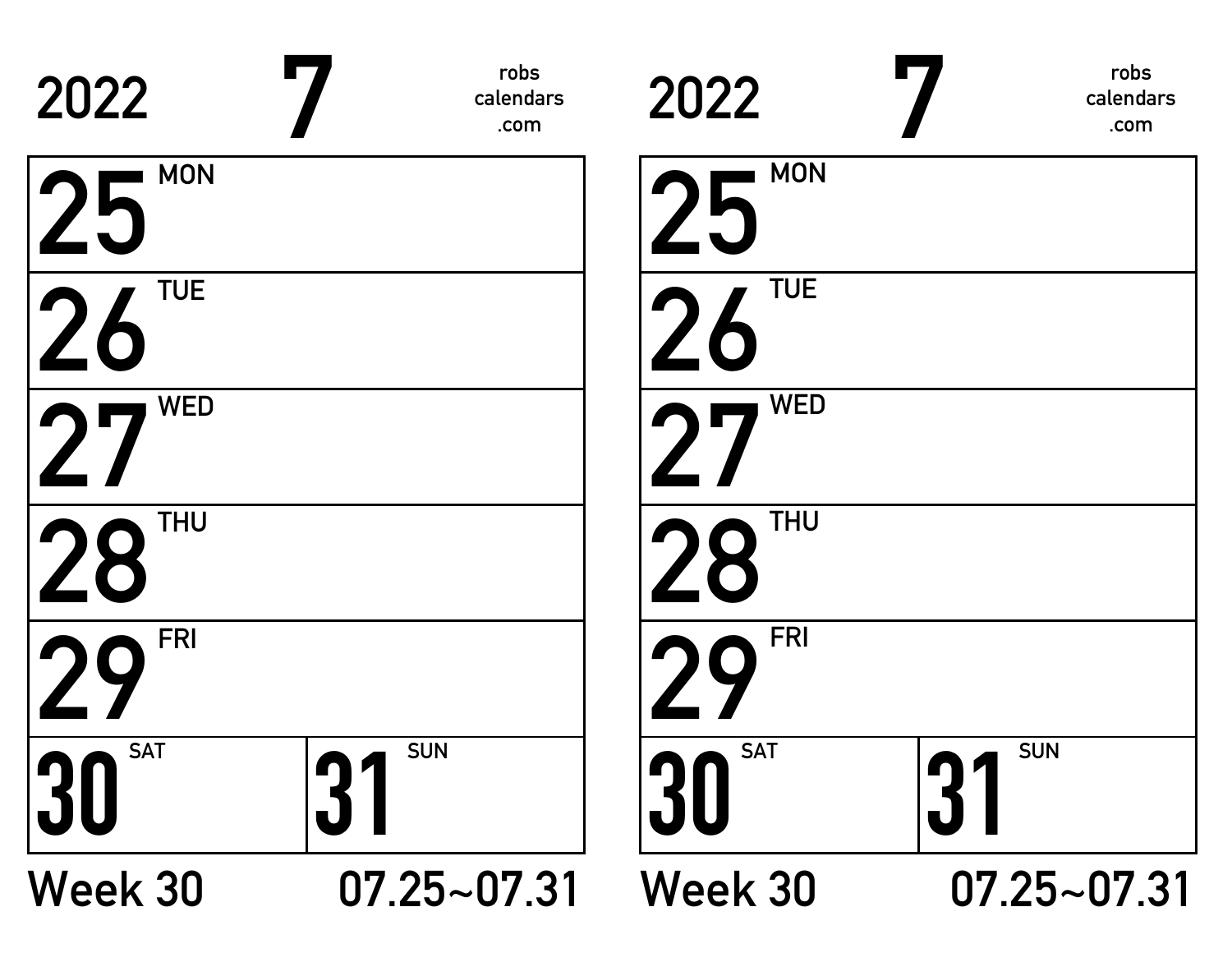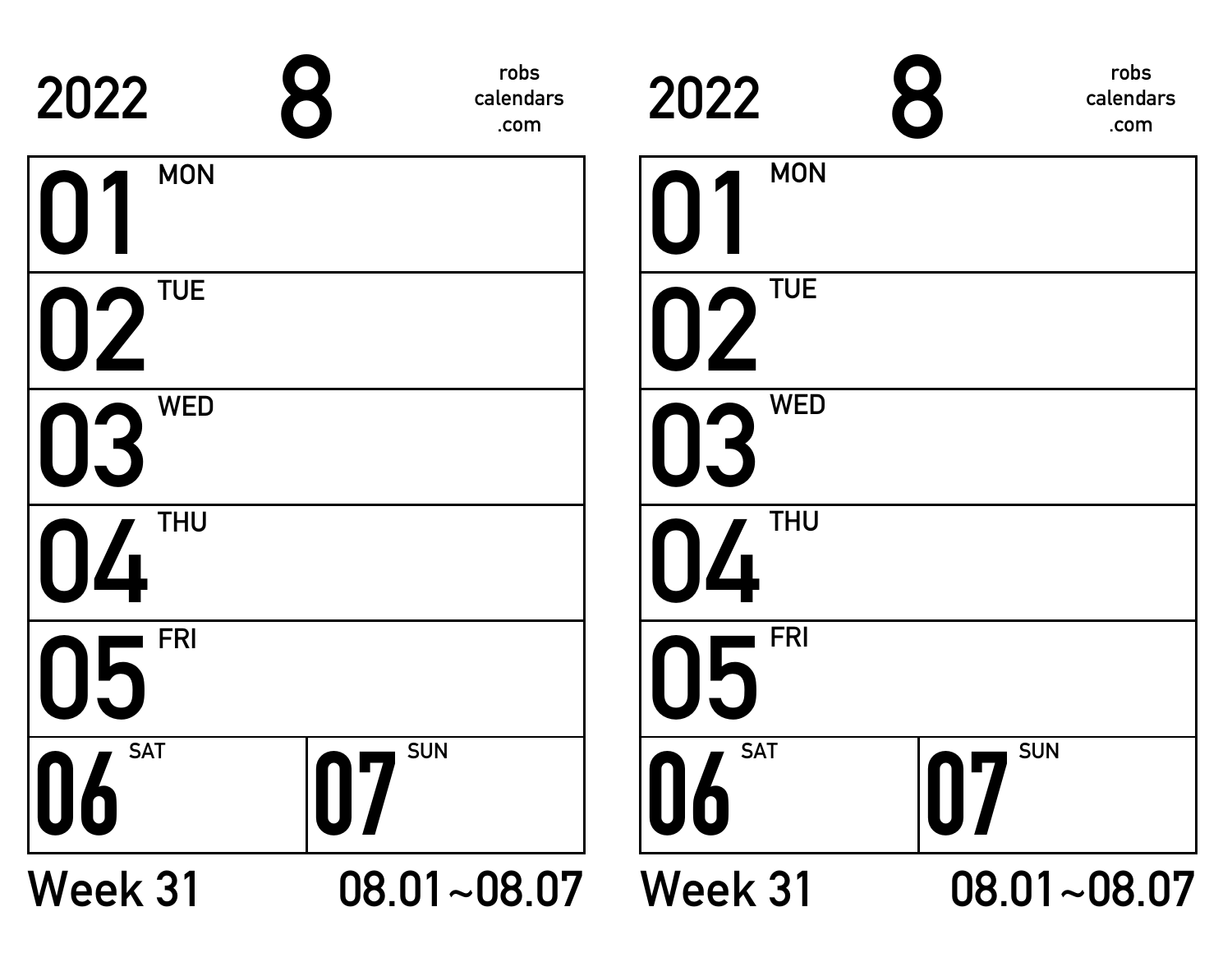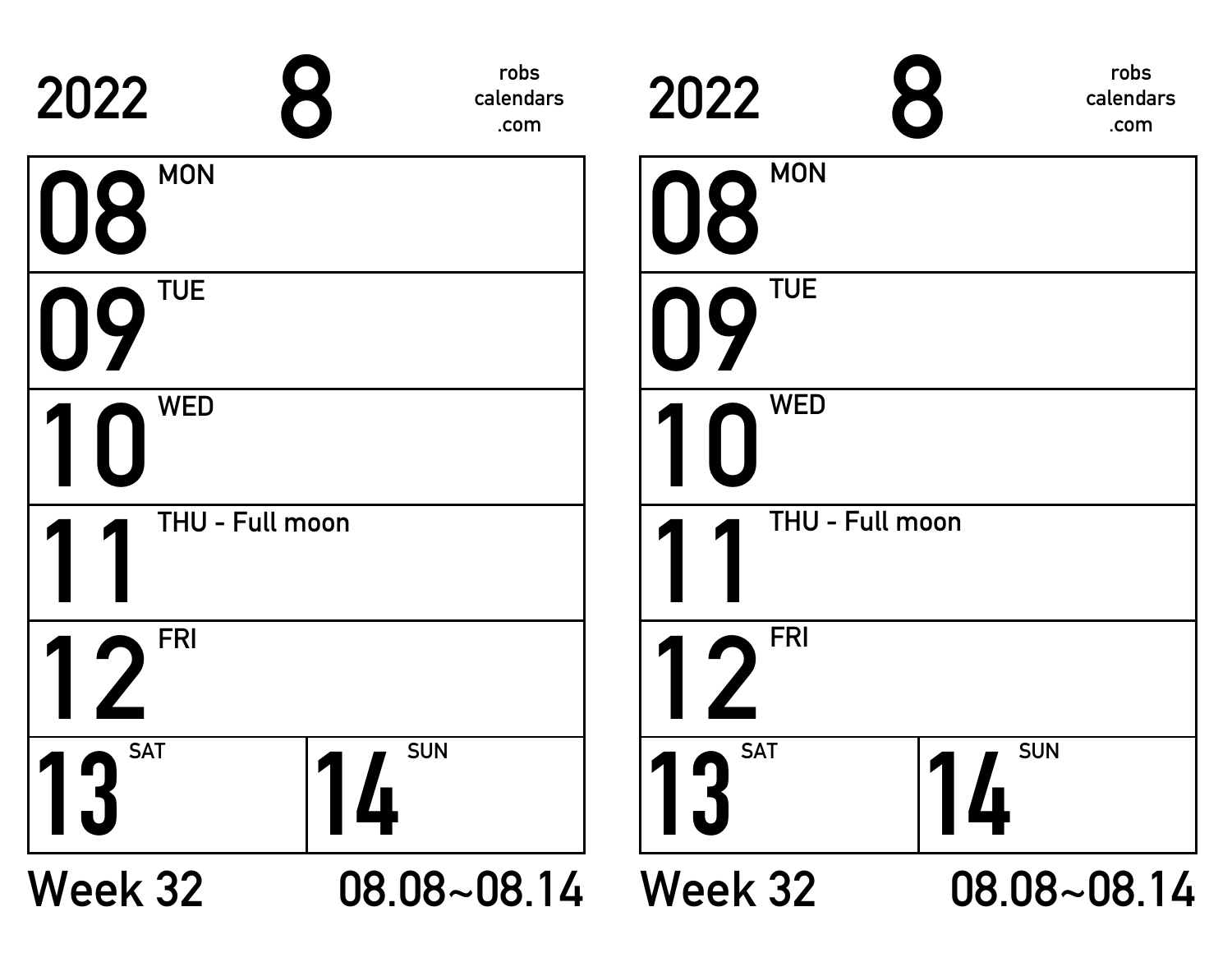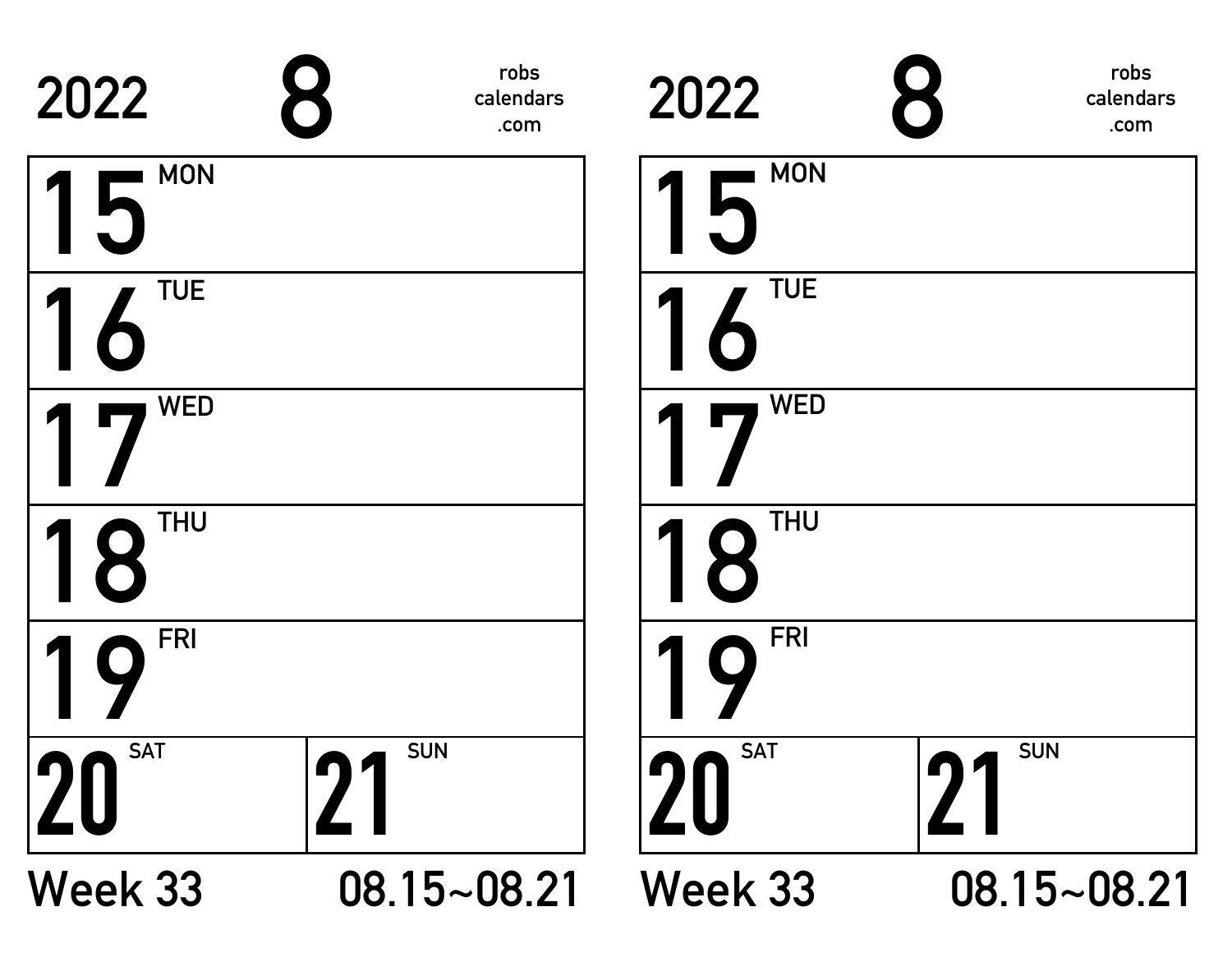| 2022             | robs<br>8<br>calendars<br>.com | 2022                    | robs<br>calendars<br>.com |
|------------------|--------------------------------|-------------------------|---------------------------|
| <b>MON</b><br>22 |                                | <b>MON</b>              |                           |
| <b>TUE</b><br>23 |                                | <b>TUE</b>              |                           |
| <b>WED</b><br>24 |                                | <b>WED</b><br>24        |                           |
| <b>THU</b><br>25 |                                | <b>THU</b><br>25        |                           |
| <b>FRI</b>       |                                | <b>FRI</b>              |                           |
| <b>SAT</b>       | <b>SUN</b><br>28               | <b>SAT</b><br><b>nn</b> | <b>SUN</b><br>28          |
| Week 34          | 08.22~08.28                    | Week 34                 | 08.22~08.28               |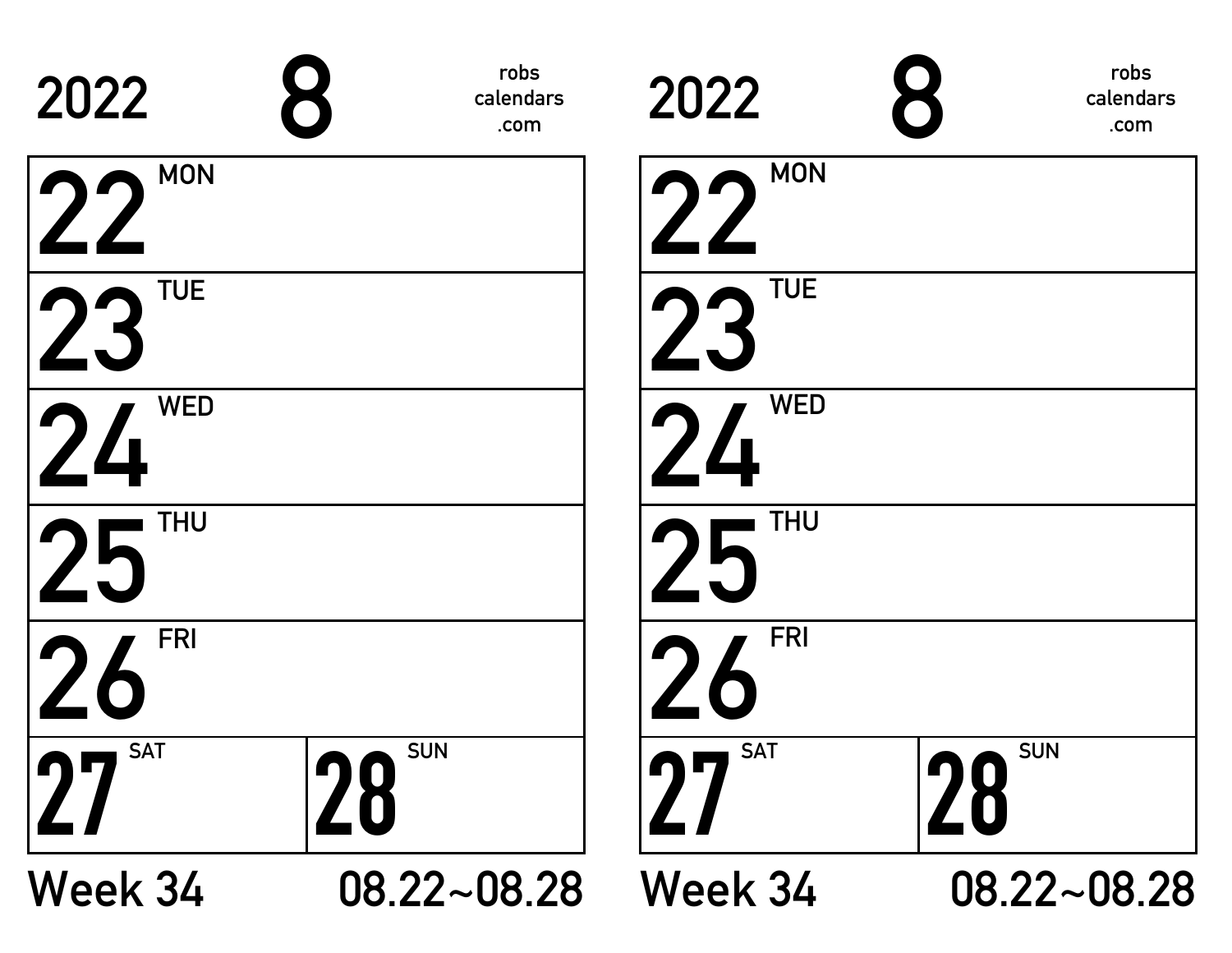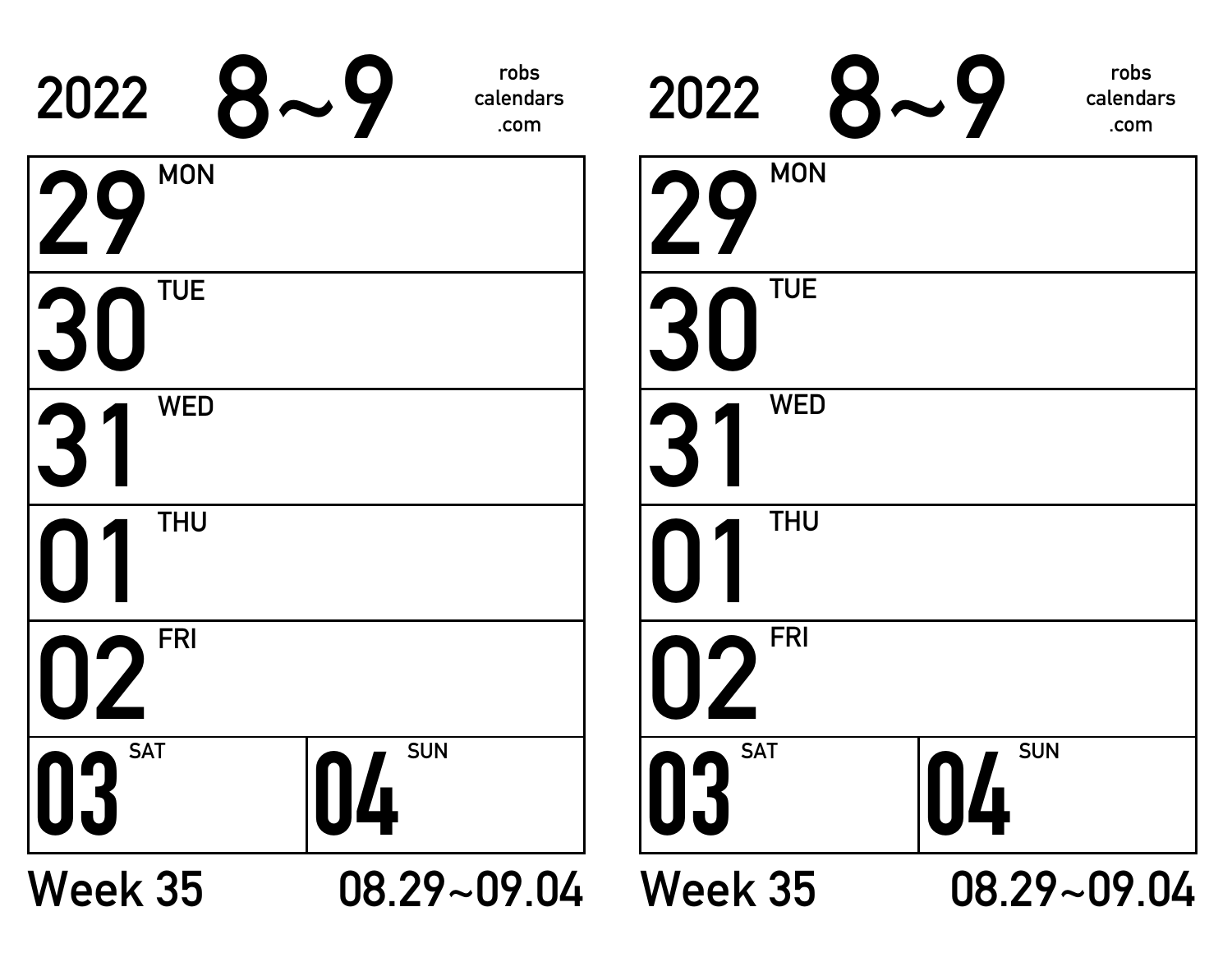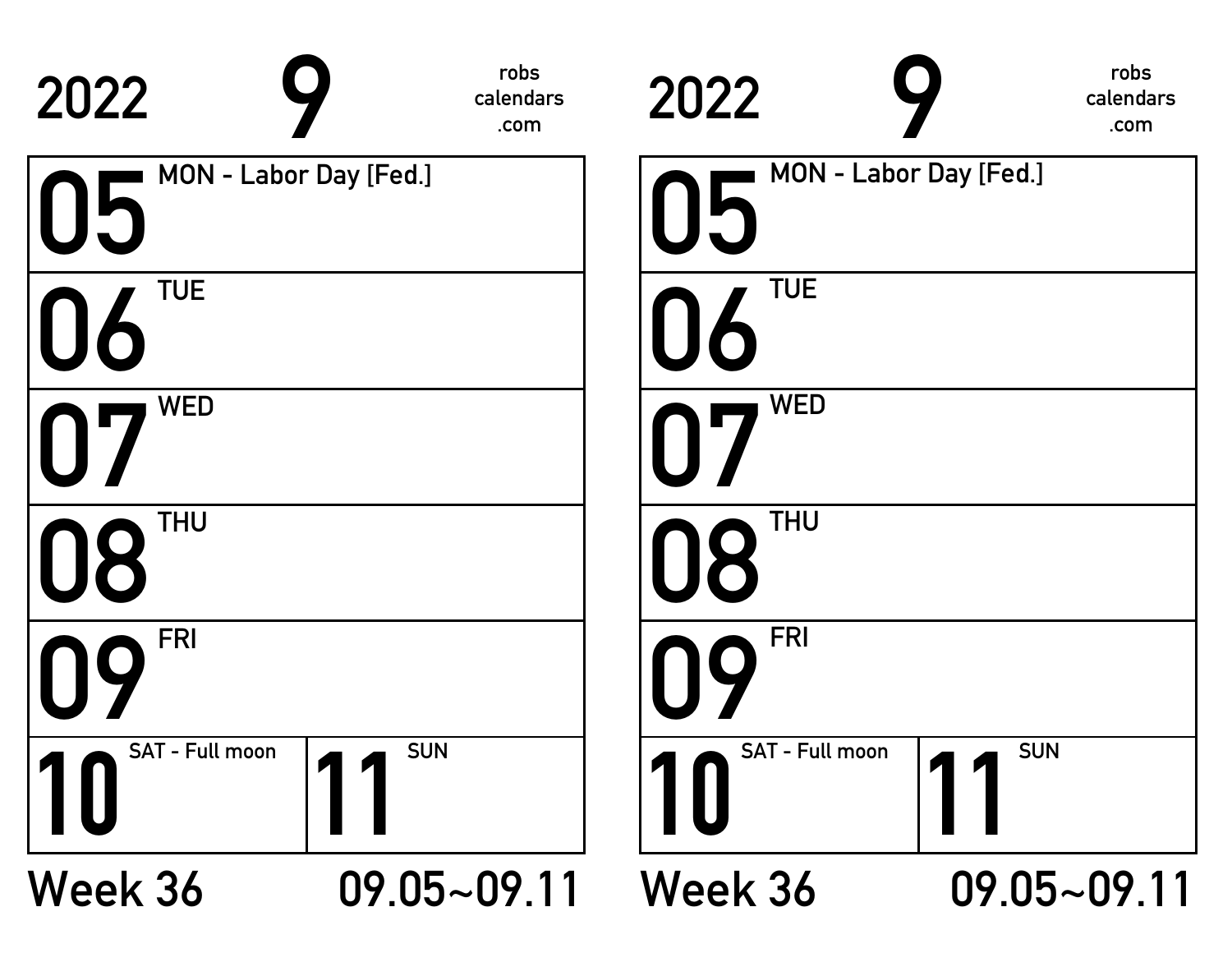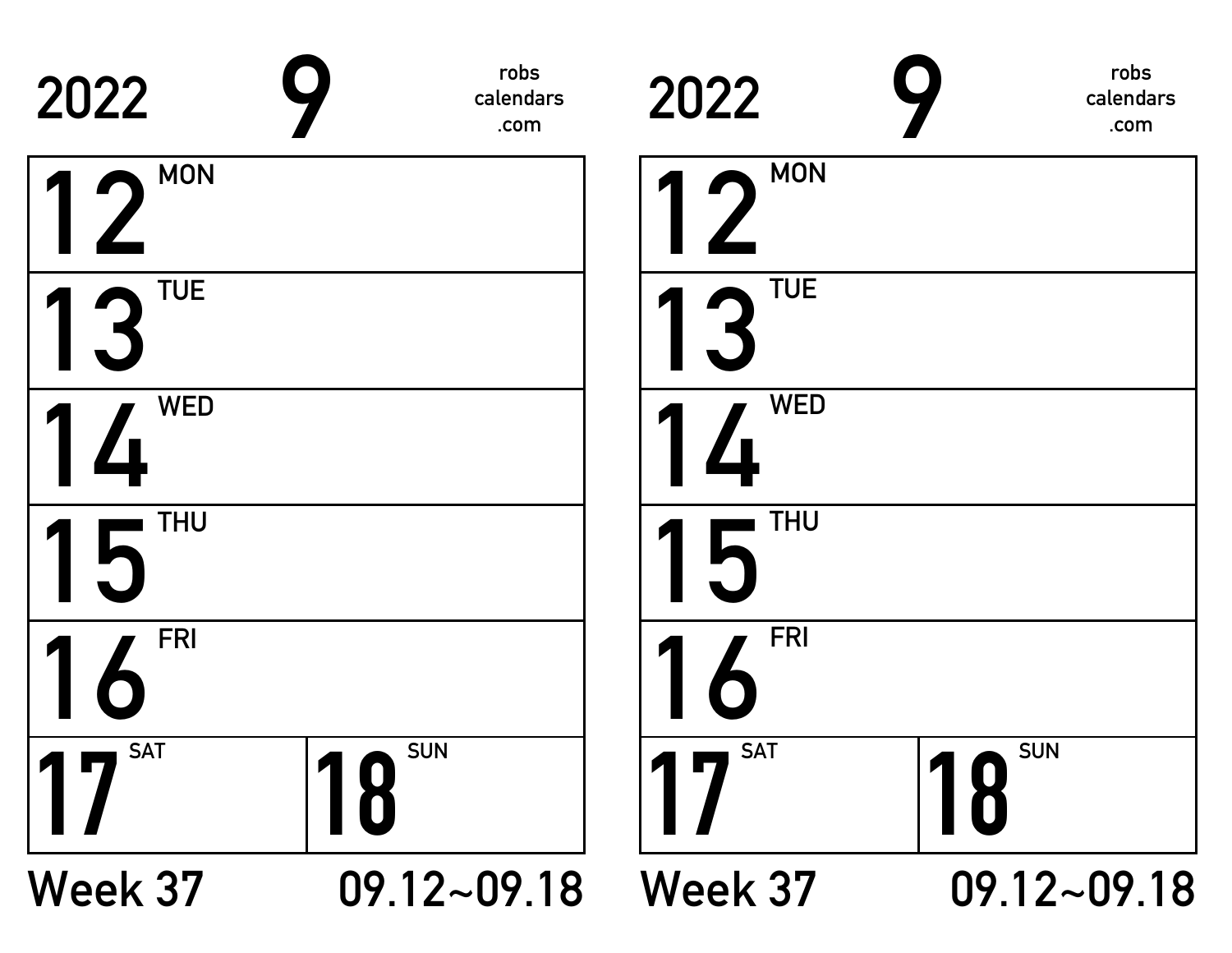| 2022             | robs<br>calendars<br>.com                     | 2022           | robs<br>calendars<br>.com       |
|------------------|-----------------------------------------------|----------------|---------------------------------|
| <b>MON</b>       |                                               | <b>MON</b>     |                                 |
| <b>TUE</b>       |                                               | <b>TUE</b>     |                                 |
| <b>WED</b>       |                                               | <b>WED</b>     |                                 |
|                  | THU - Autumn equinox                          |                | THU - Autumn equinox            |
| <b>FRI</b>       |                                               | <b>FRI</b>     |                                 |
| <b>SAT</b><br>Ц. | <b>SUN</b> - Eve of Rosh Hashana<br><b>SS</b> | <b>SAT</b>     | SUN - Eve of Rosh Hashana<br>25 |
| Week 38          | $09.19 - 09.25$                               | <b>Week 38</b> | $09.19 - 09.25$                 |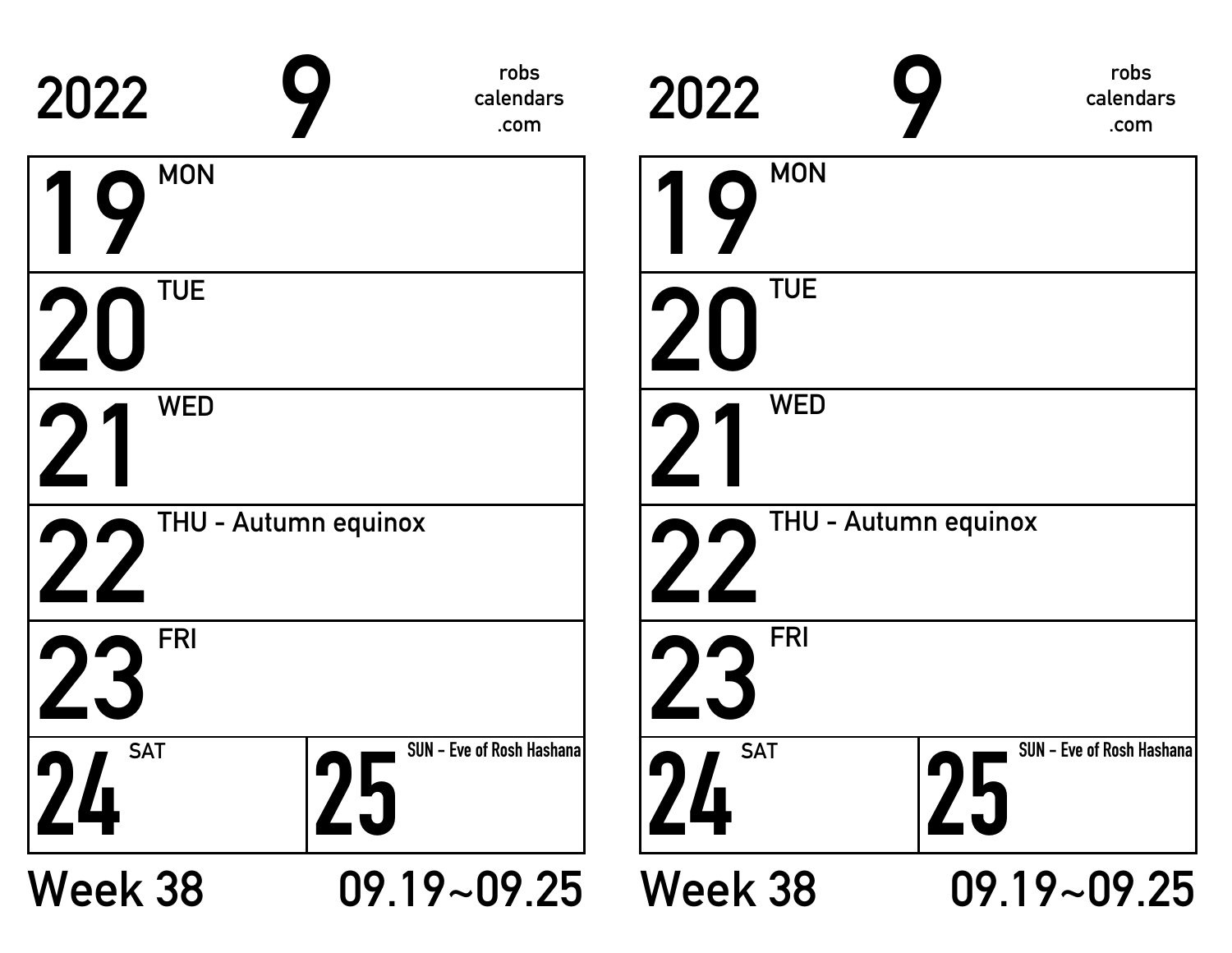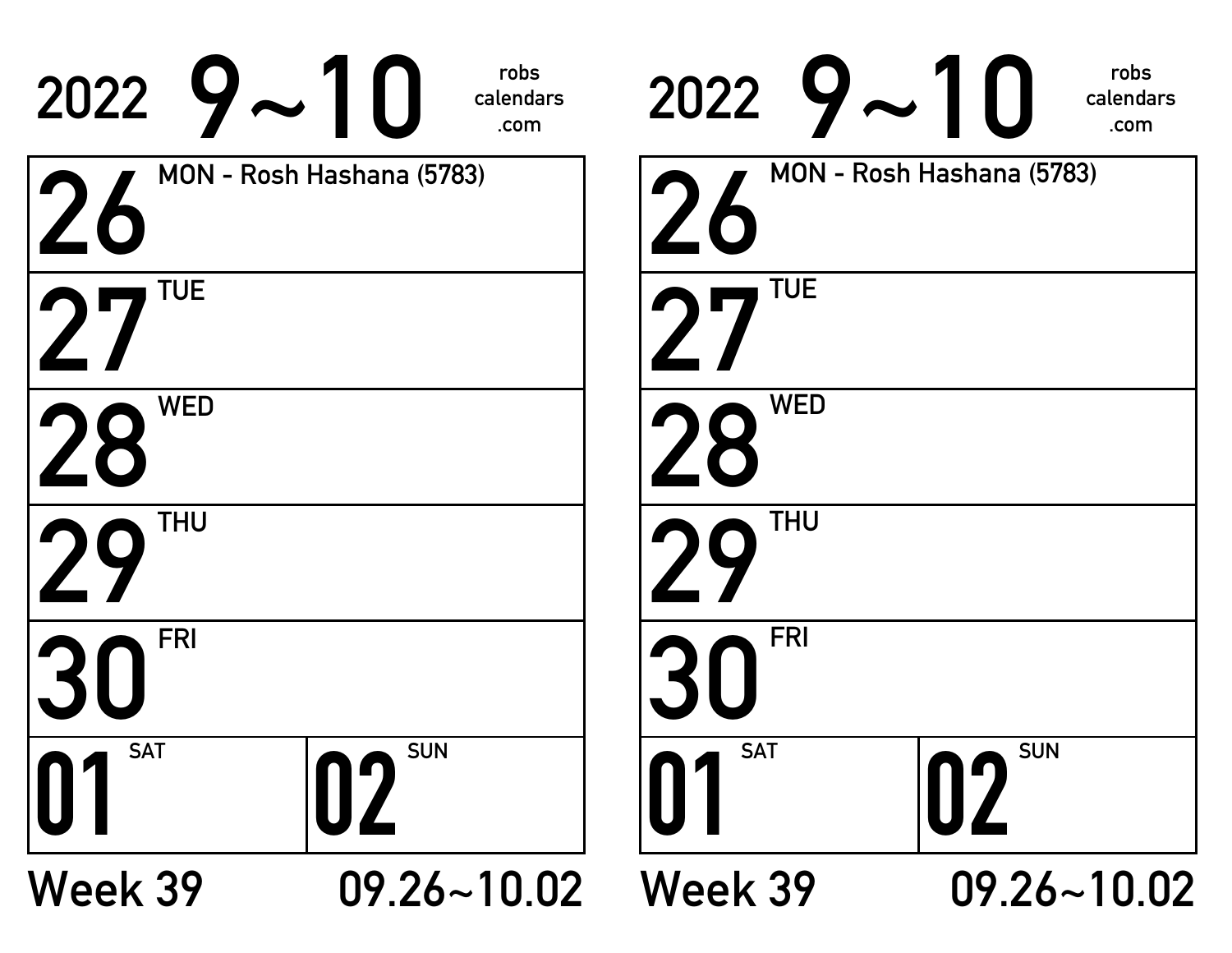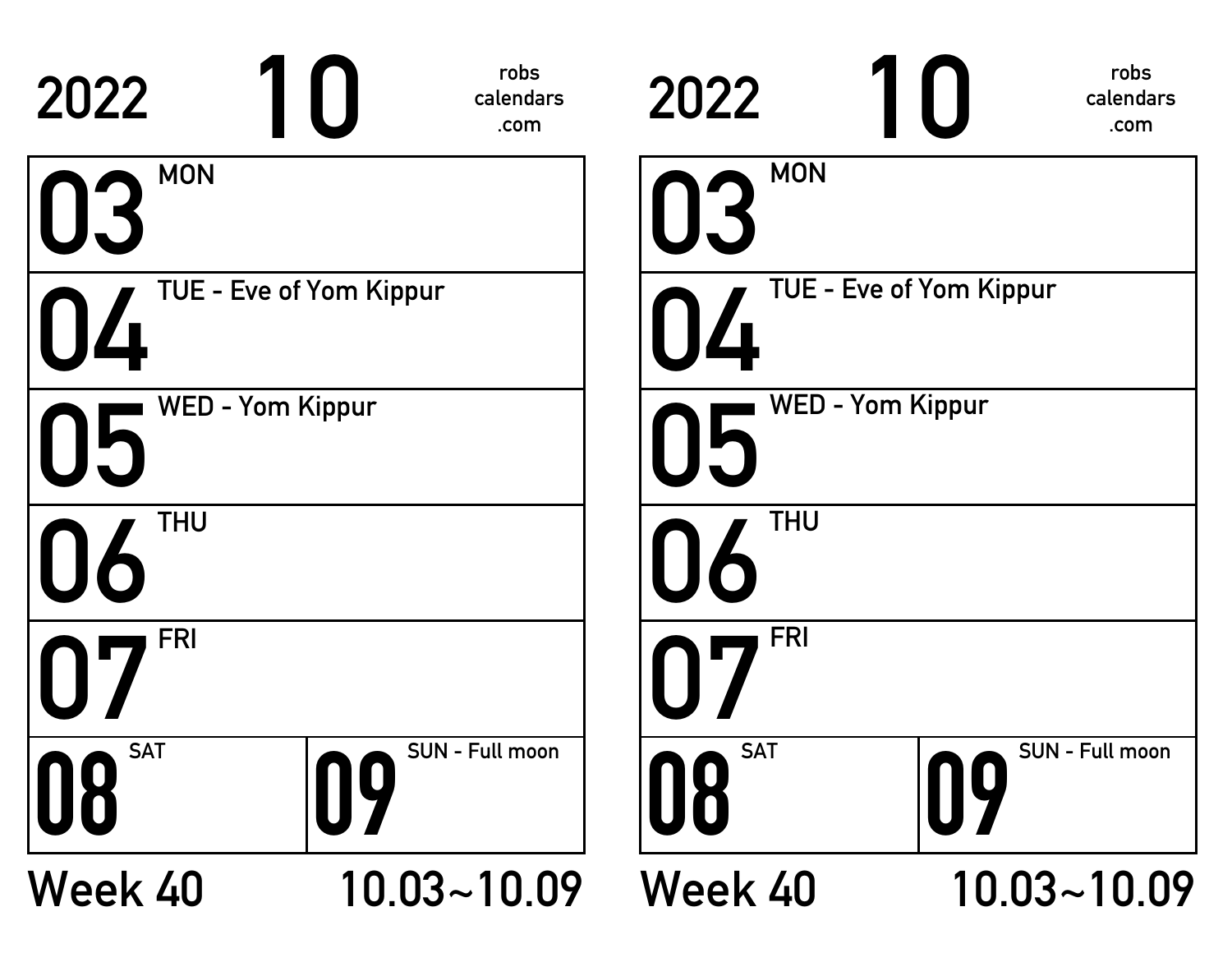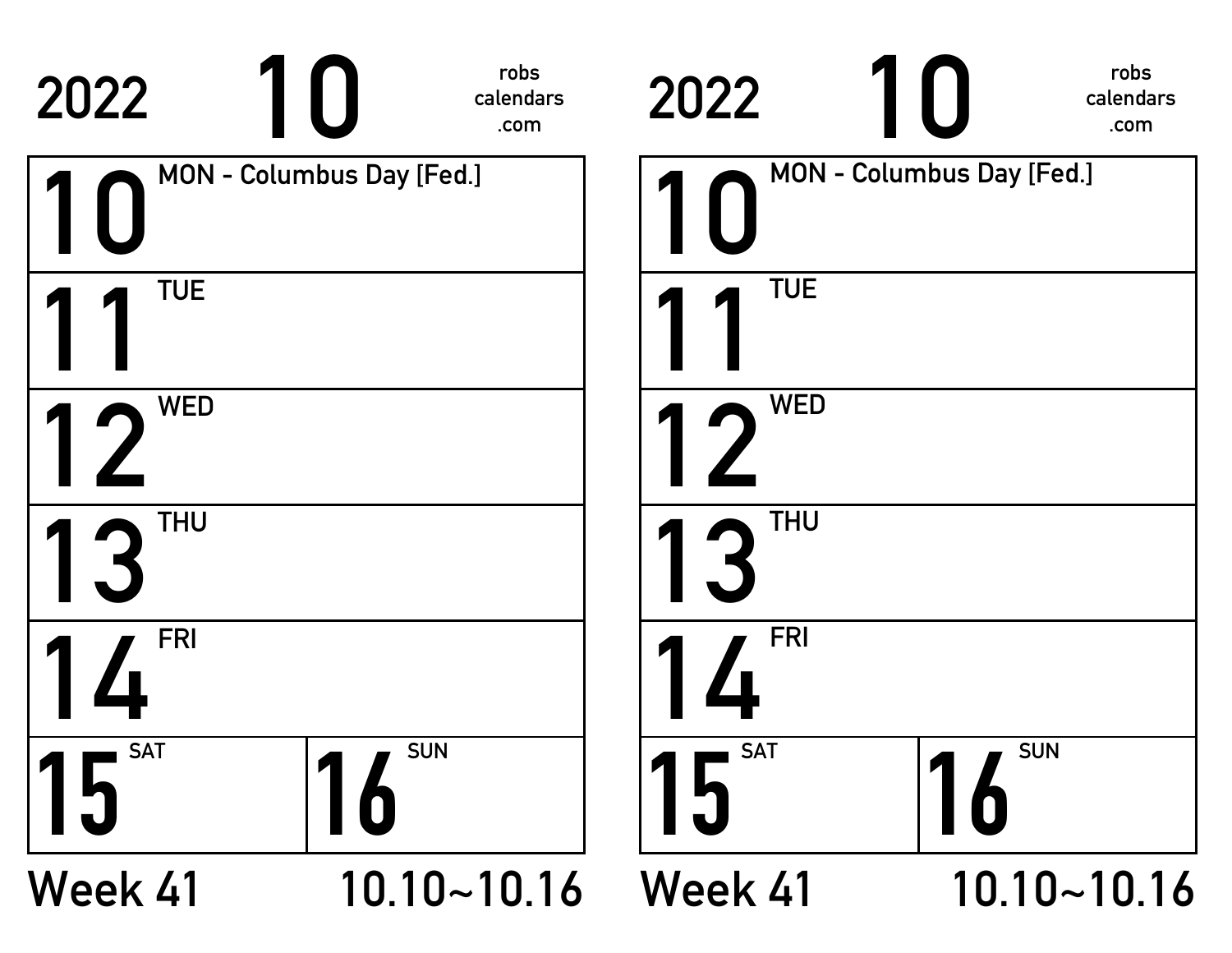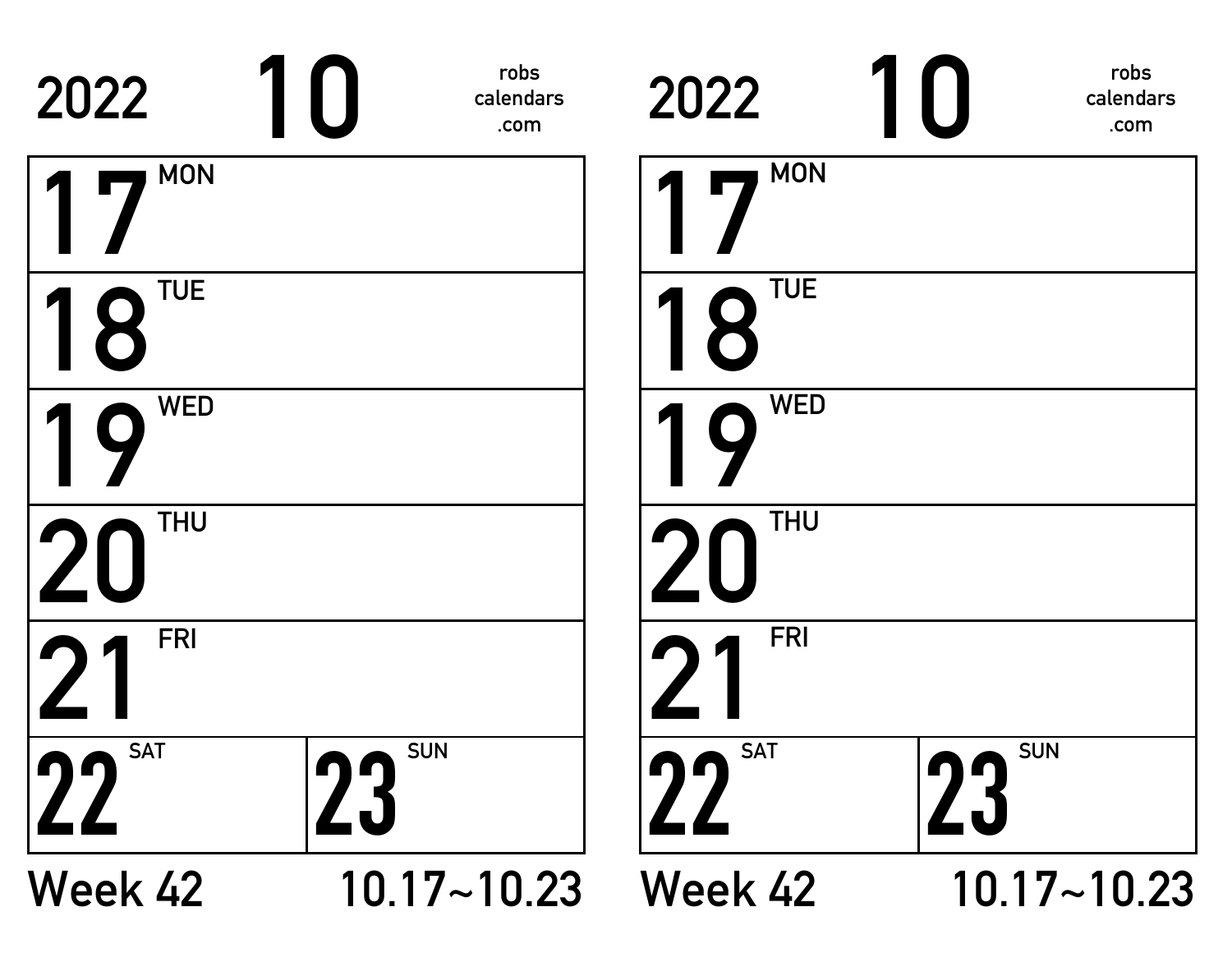| 2022                    | robs<br>calendars<br>.com | 2022             | robs<br>calendars<br>.com    |
|-------------------------|---------------------------|------------------|------------------------------|
| <b>MON</b><br>24        |                           | <b>MON</b><br>24 |                              |
| <b>TUE</b><br>25        |                           | <b>TUE</b>       |                              |
| <b>WED</b><br><b>26</b> |                           | <b>WED</b>       |                              |
| <b>THU</b>              |                           | <b>THU</b>       |                              |
| <b>FRI</b>              |                           | <b>FRI</b>       |                              |
| <b>SAT</b><br>29        | <b>SUN</b><br>30          | <b>SAT</b><br>10 | <b>SUN</b><br>3 <sub>l</sub> |
| Week 43                 | $10.24 - 10.30$           | Week 43          | $10.24 - 10.30$              |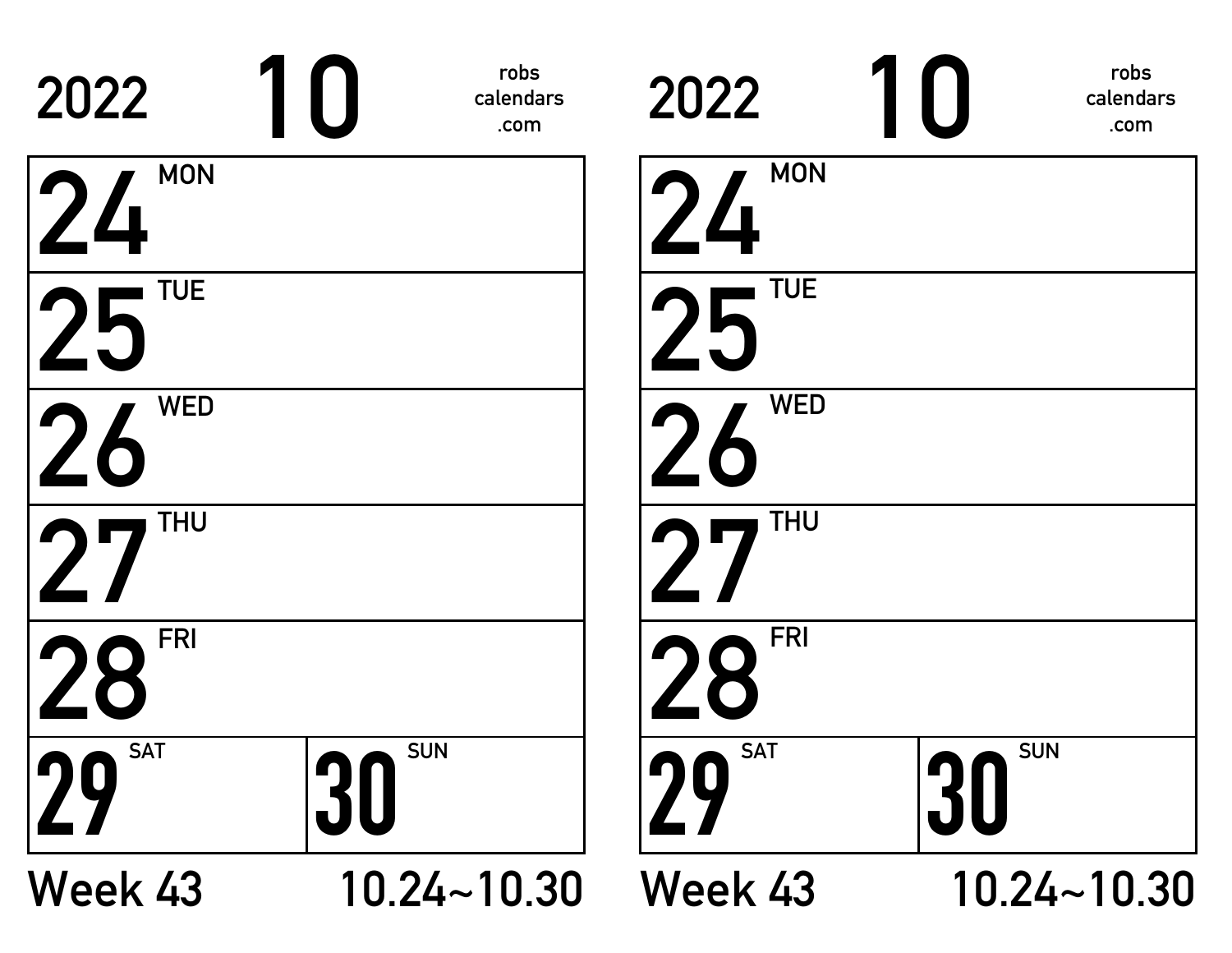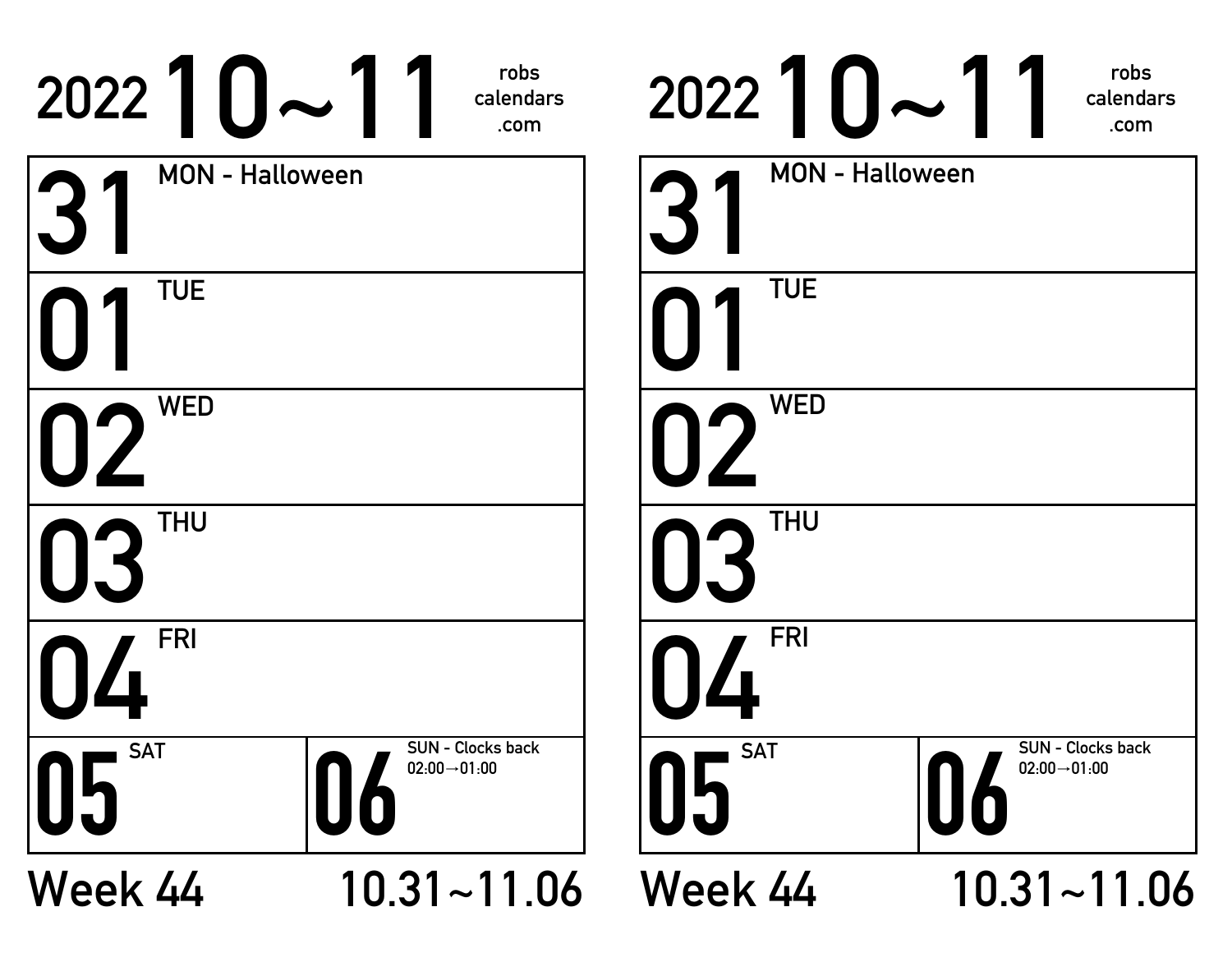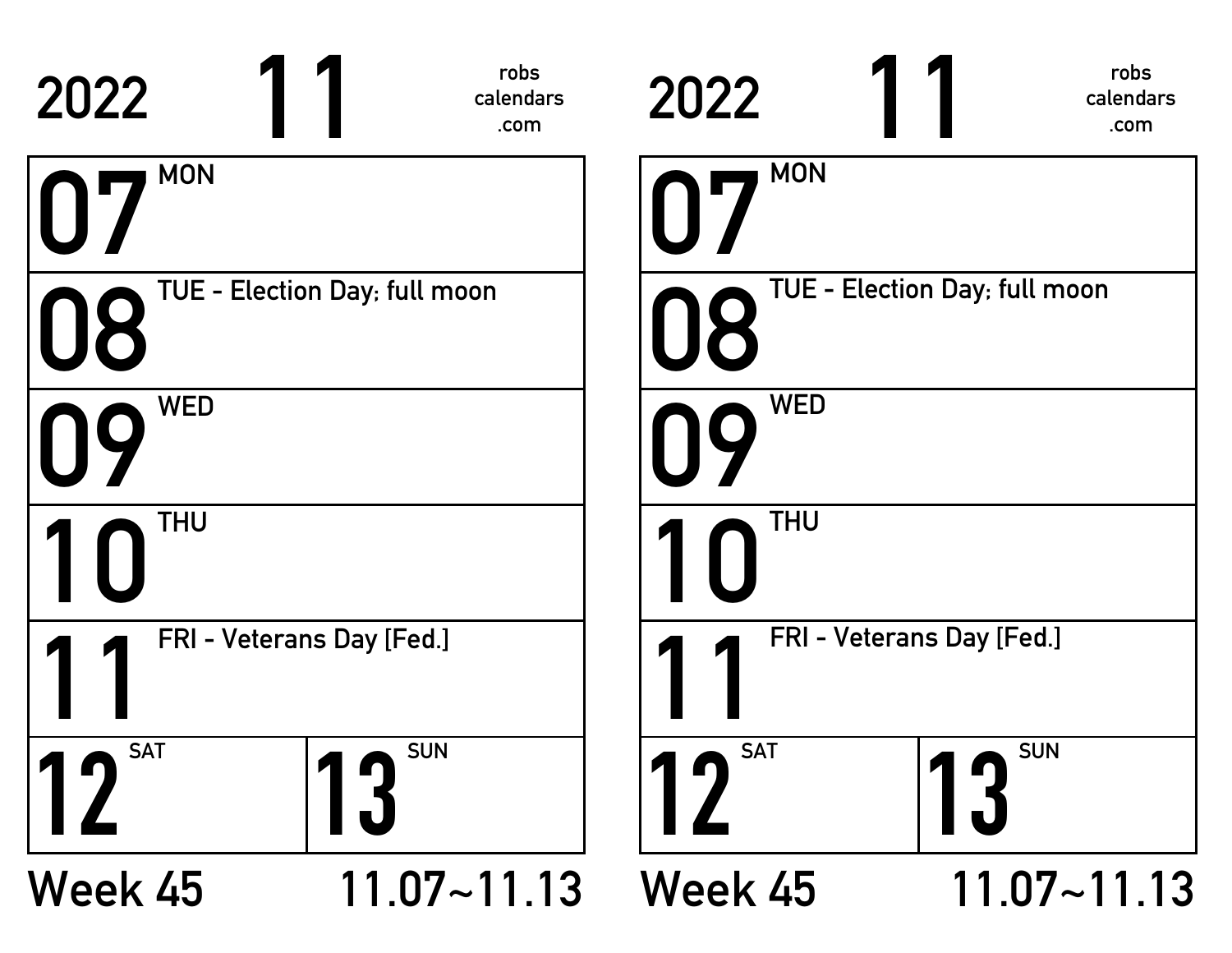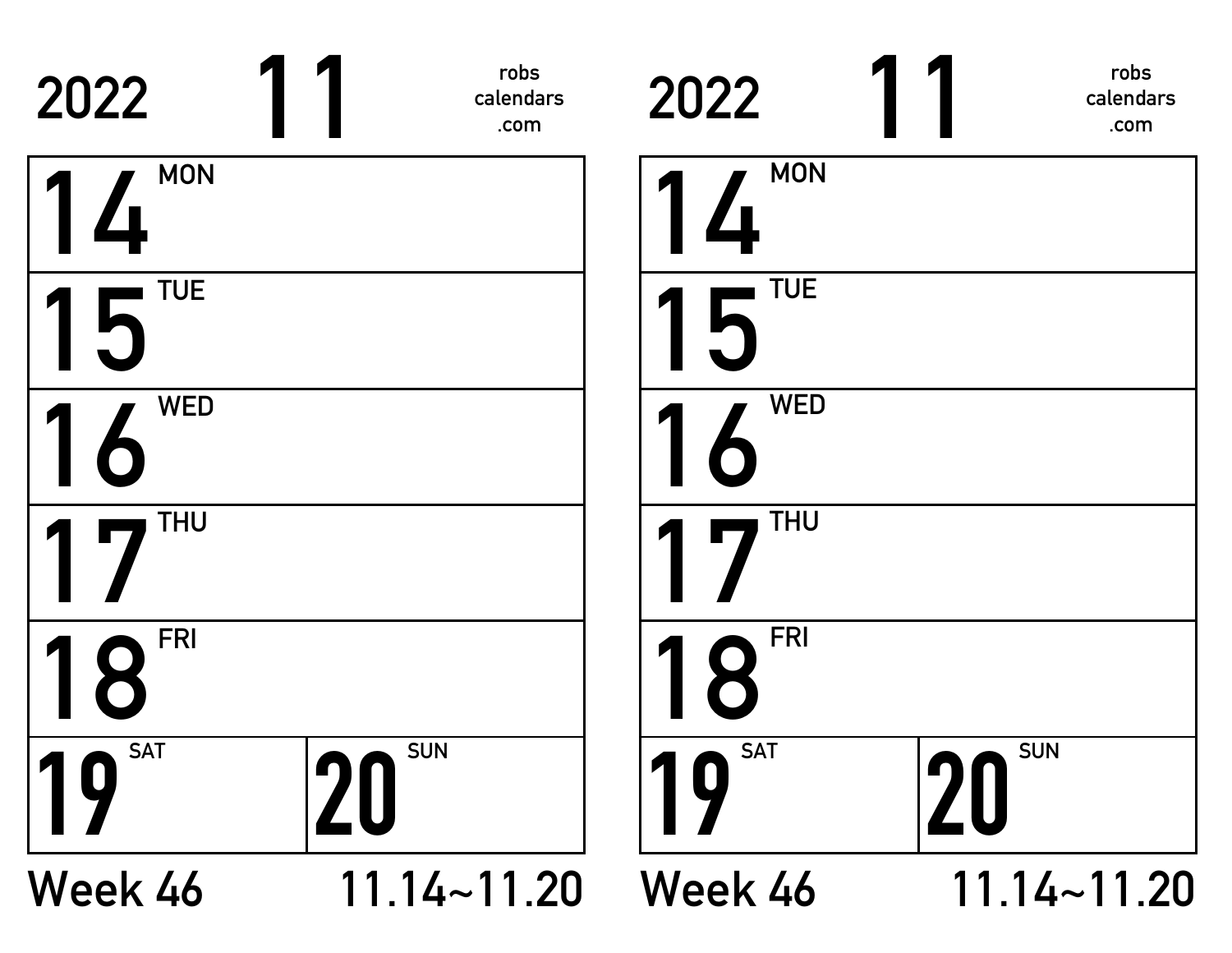| 2022                    | robs<br>calendars<br>.com     | 2022               | robs<br>calendars<br>.com     |
|-------------------------|-------------------------------|--------------------|-------------------------------|
| <b>MON</b>              |                               | <b>MON</b>         |                               |
| <b>TUE</b>              |                               | <b>TUE</b>         |                               |
| <b>WED</b>              |                               | <b>WED</b>         |                               |
|                         | THU - Thanksgiving Day [Fed.] |                    | THU - Thanksgiving Day [Fed.] |
| FRI - Black Friday      |                               | FRI - Black Friday |                               |
| <b>SAT</b><br><b>ZO</b> | <b>SUN</b><br><b>DD</b>       | <b>SAT</b>         | <b>SUN</b>                    |
| Week 47                 | $11.21 - 11.27$               | <b>Week 47</b>     | $11.21 - 11.27$               |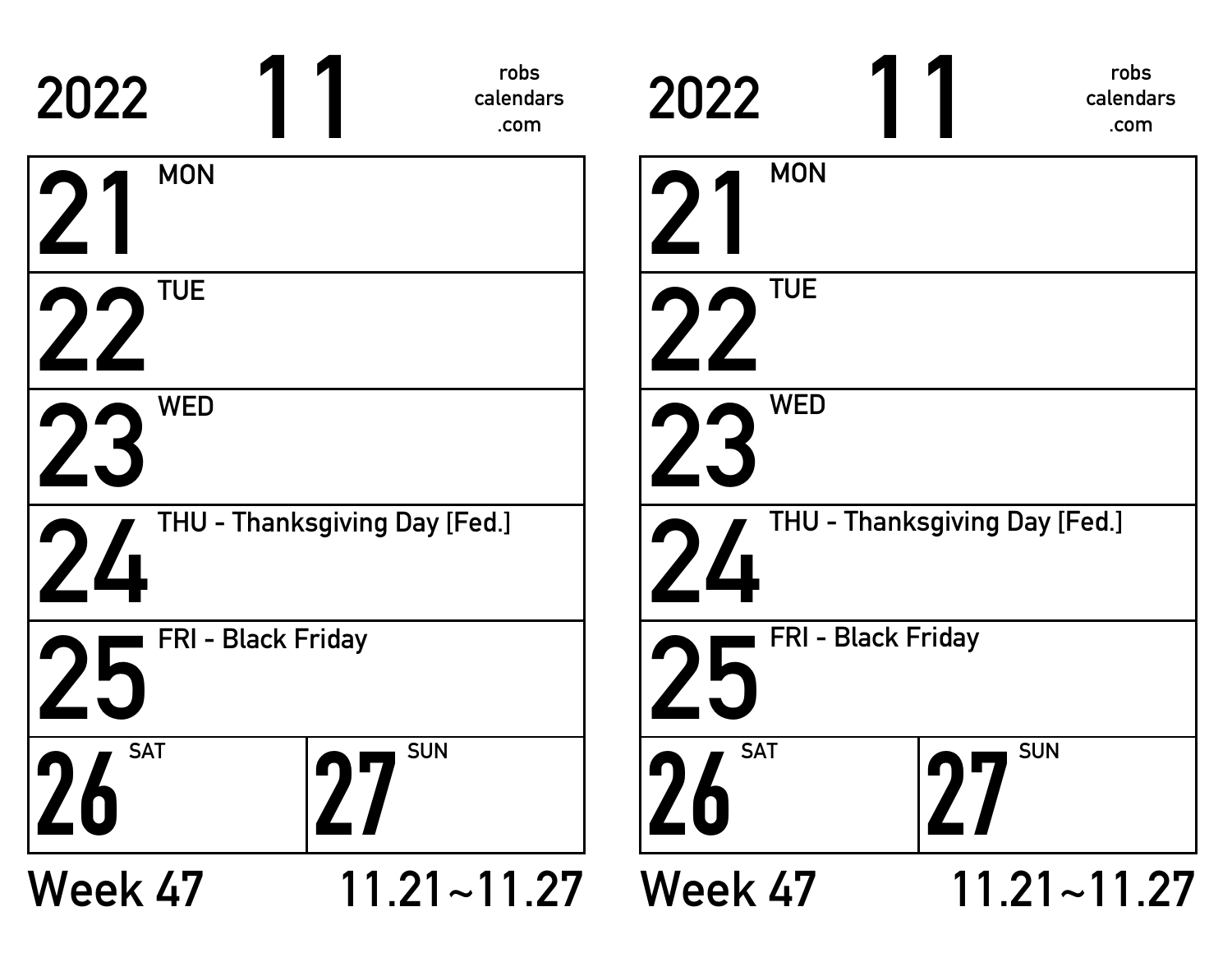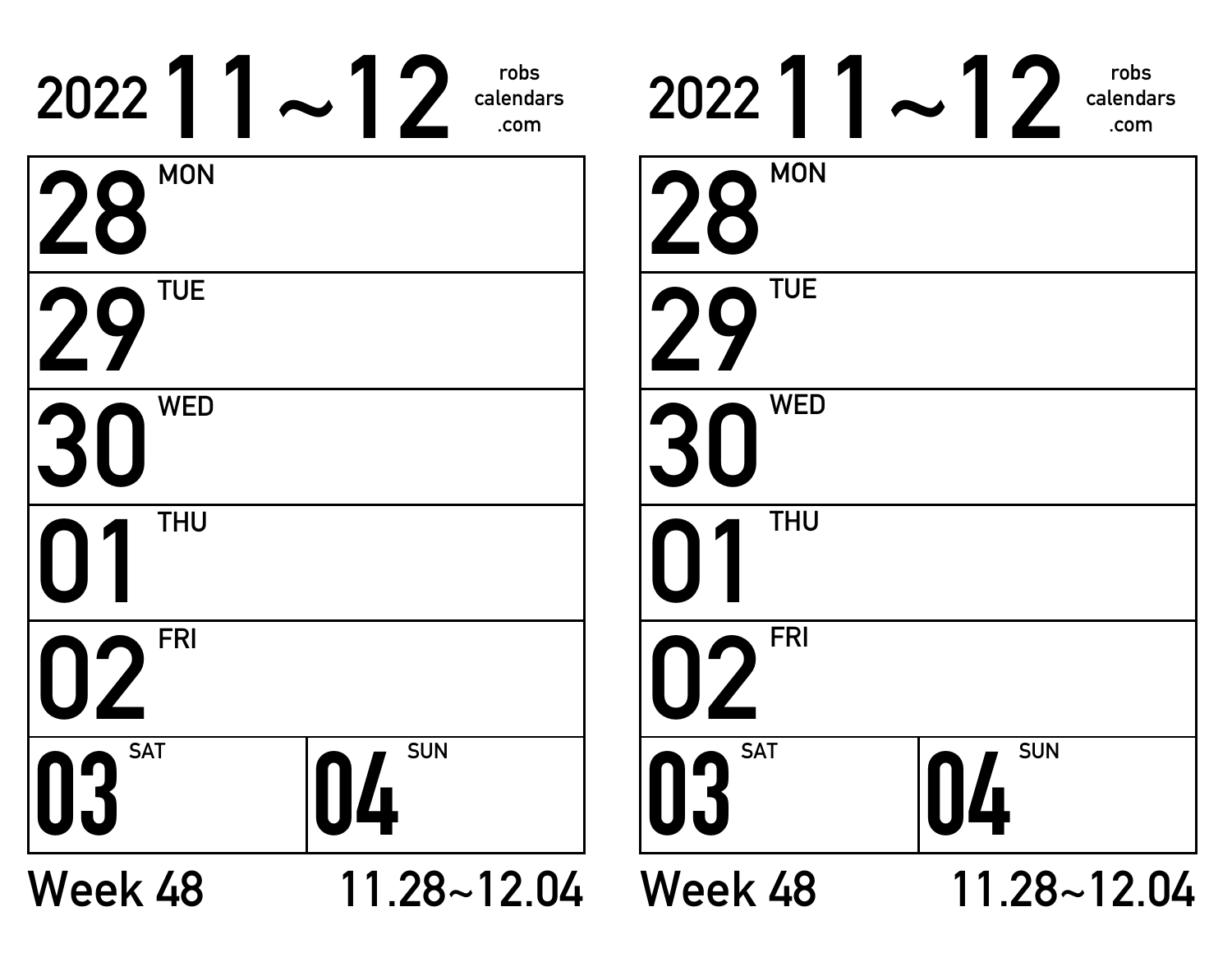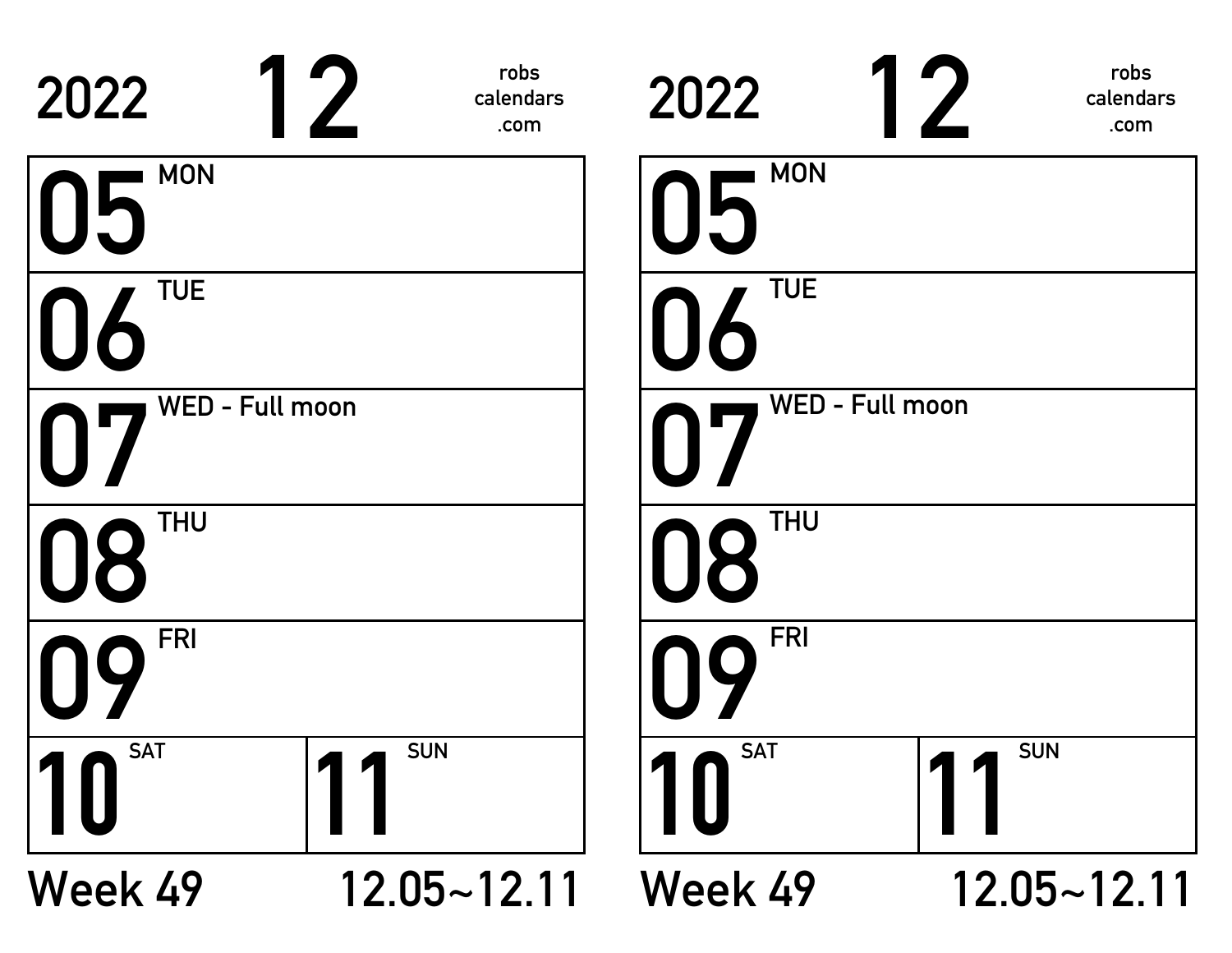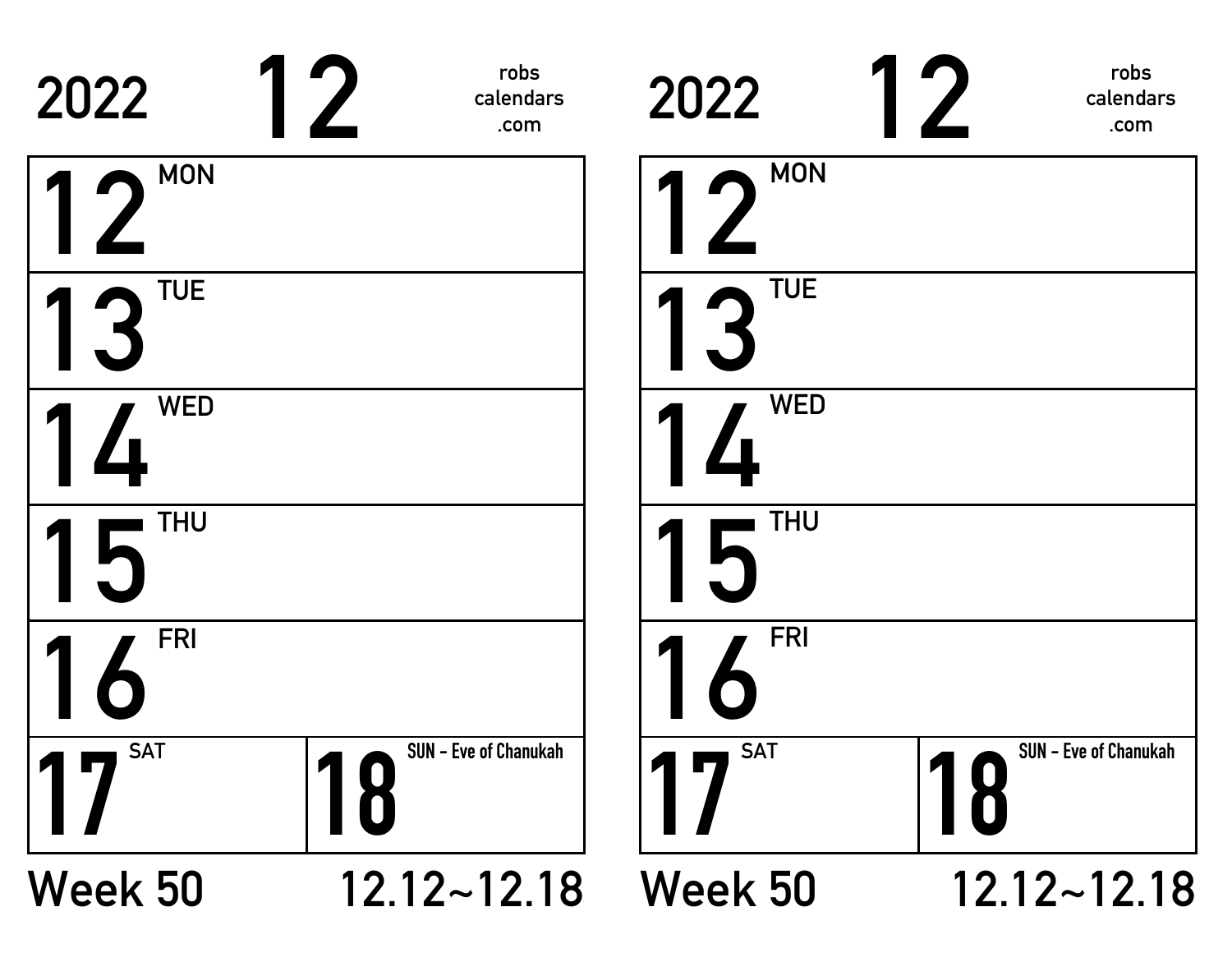| 2022                            | robs<br>calendars<br>.com          | 2022                       | robs<br>calendars<br>.com          |
|---------------------------------|------------------------------------|----------------------------|------------------------------------|
|                                 | <b>MON</b> - First day of Chanukah |                            | <b>MON - First day of Chanukah</b> |
| <b>TUE</b>                      |                                    | <b>TUE</b>                 |                                    |
| <b>WED - Winter solstice</b>    |                                    |                            | <b>WED - Winter solstice</b>       |
| <b>THU</b>                      |                                    | <b>THU</b>                 |                                    |
| <b>FRI</b>                      |                                    | <b>FRI</b>                 |                                    |
| <b>SAT - Christmas Eve</b><br>Ц | <b>SUN - Christmas Day</b>         | <b>SAT - Christmas Eve</b> | <b>SUN - Christmas Day</b>         |
| <b>Week 51</b>                  | $12.19 - 12.25$                    | <b>Week 51</b>             | $12.19 - 12.25$                    |